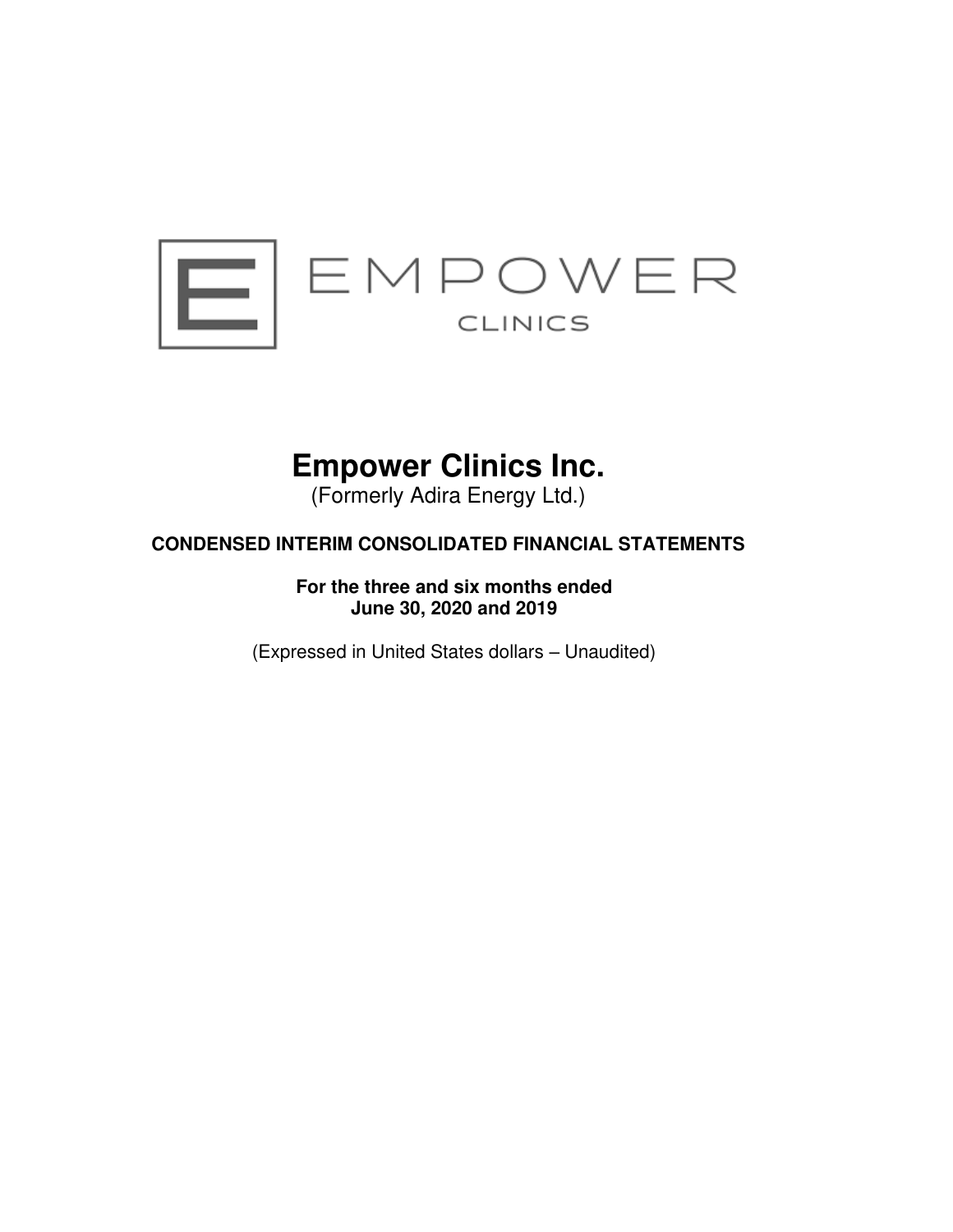# **Notice of Disclosure of Non-auditor Review of the Condensed Interim Consolidated Financial Statements for the three and six months ended June 30, 2020 and 2019.**

Pursuant to National Instrument 51-102, Part 4, subsection 4.3(3)(a) issued by the Canadian Securities administrators, if an auditor has not performed a review of the interim financial statements, they must be accompanied by a notice indicating that the financial statements have not been reviewed by an auditor.

The accompanying unaudited condensed interim consolidated financial statements of Empower Clinics Inc. ("the Company" or "Empower") for the interim period ended June 30, 2020 and 2019, have been prepared in accordance with the International Accounting Standard 34 - Interim Financial Reporting as issued by the International Accounting Standards Board and are the responsibility of the Company's management.

The Company's independent auditors, MNP LLP, have not performed a review of these condensed interim consolidated financial statements.

August 25, 2019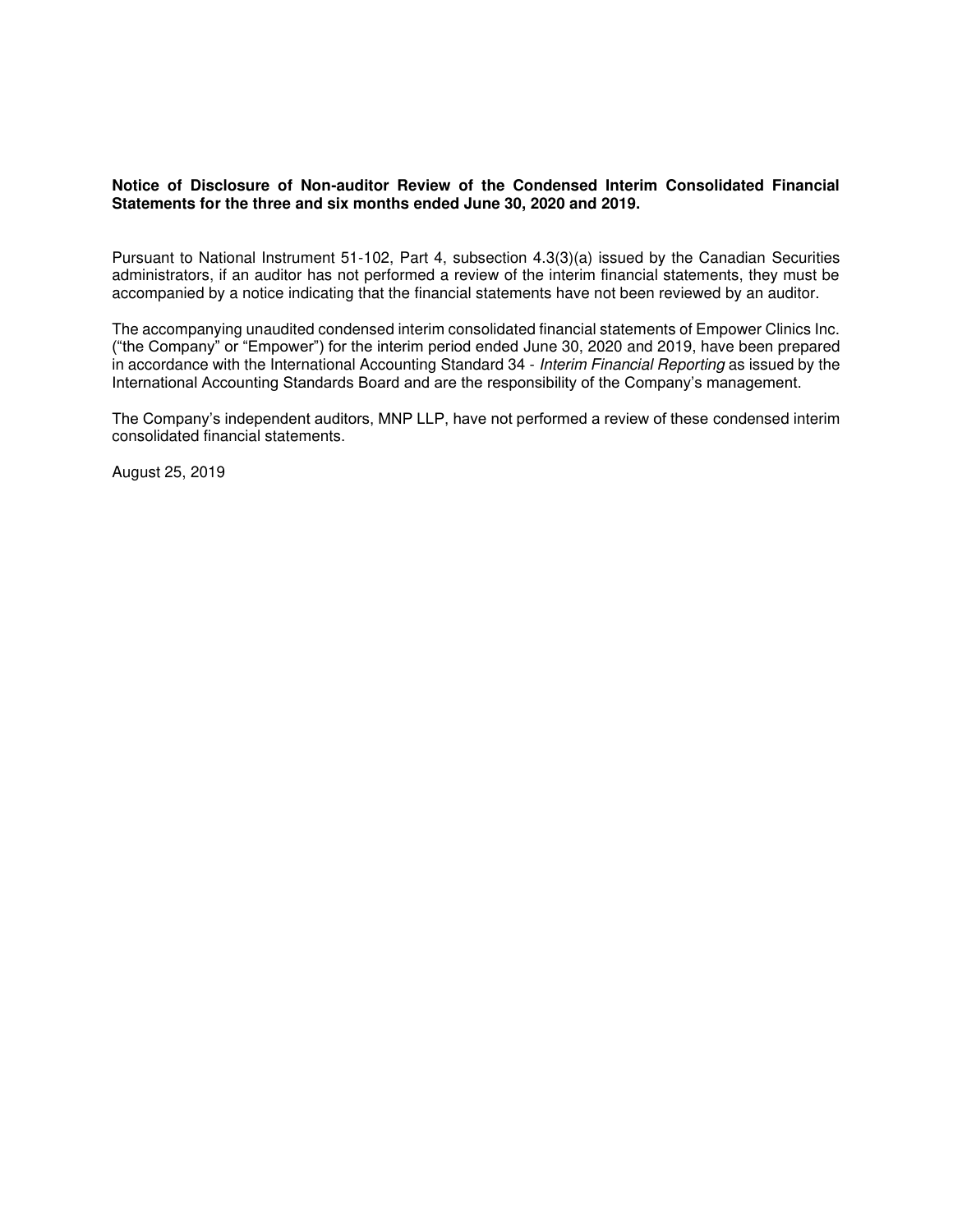(Formerly Adira Energy Ltd.)

CONDENSED INTERIM CONSOLIDATED STATEMENTS OF FINANCIAL POSITION

(in United States dollars) - Unaudited

|                                                   | Note     | <b>June 30,</b><br>2020       | December 31,<br>2019        |
|---------------------------------------------------|----------|-------------------------------|-----------------------------|
|                                                   |          | \$                            | \$                          |
| <b>ASSETS</b>                                     |          |                               |                             |
| Current                                           |          |                               |                             |
| Cash                                              |          | 305,935                       | 179,153                     |
| Accounts receivable<br>Prepaid expenses           |          | 27,640<br>268,975             | 24,482<br>38,382            |
| Inventory                                         |          | 62,666                        | 21,848                      |
| Promissory note                                   | 5        | 126,279                       |                             |
| Total current assets                              |          | 791,495                       | 263,865                     |
| Promissory note                                   | 5        |                               | 122,573                     |
| Property and equipment                            | 6        | 663,139                       | 797,423                     |
| Intangible assets                                 | 7        | 228,180                       | 254,640                     |
| Goodwill                                          | 7        | 117,218                       | 117,218                     |
| <b>Total assets</b>                               |          | 1,800,032                     | 1,555,719                   |
|                                                   |          |                               |                             |
| <b>LIABILITIES</b>                                |          |                               |                             |
| <b>Current</b>                                    |          |                               |                             |
| Accounts payable and accrued liabilities          | 8,20     | 1,881,769                     | 1,874,990                   |
| Current portion of notes payable                  | 9        | 1,010,257                     | 969,891                     |
| Convertible debentures payable                    | 12       |                               | 427,320                     |
| Convertible notes payable<br>Secured loan payable | 10<br>11 | 185,496<br>784,786            | 192,717<br>761,711          |
| Current portion of lease liability                | 13       | 190,469                       | 219,800                     |
| Current portion of warrant liability              |          | 242,170                       |                             |
| Conversion feature                                | 12       |                               | 2,795                       |
| <b>Total current liabilities</b>                  |          | 4,294,947                     | 4,449,224                   |
| Loan payable                                      | 14       | 29,615                        |                             |
| Lease liability                                   | 13       | 441,848                       | 515,096                     |
| Deferred revenue                                  |          | 25,000                        |                             |
| <b>Warrant liability</b>                          | 15       | 200,631                       | 106,312                     |
| <b>Total liabilities</b>                          |          | 4,992,041                     | 5,070,632                   |
|                                                   |          |                               |                             |
| <b>EQUITY</b>                                     |          |                               |                             |
| <b>Issued capital</b>                             | 16(a)    | 9,061,609                     | 7,827,310                   |
| Shares to be issued                               | 16(a)    |                               | 22,050                      |
| Contributed surplus                               |          | 1,611,495                     | 1,501,361                   |
| Warrant reserve                                   |          | 67,487                        | 146,685                     |
| Deficit<br>Total shareholders' deficiency         |          | (13,932,600)<br>(3, 192, 009) | (13,012,319)<br>(3,514,913) |
|                                                   |          |                               |                             |
| Total liabilities and shareholders' deficiency    |          | 1,800,032                     | 1,555,719                   |
|                                                   |          |                               |                             |

Nature of operations and going concern (note 1) Events after the reporting period (note 22)

Approved and authorized by the Board of Directors on August 24, 2020:

*"*Steven McAuley*"* Director *""Dustin Klein"* Director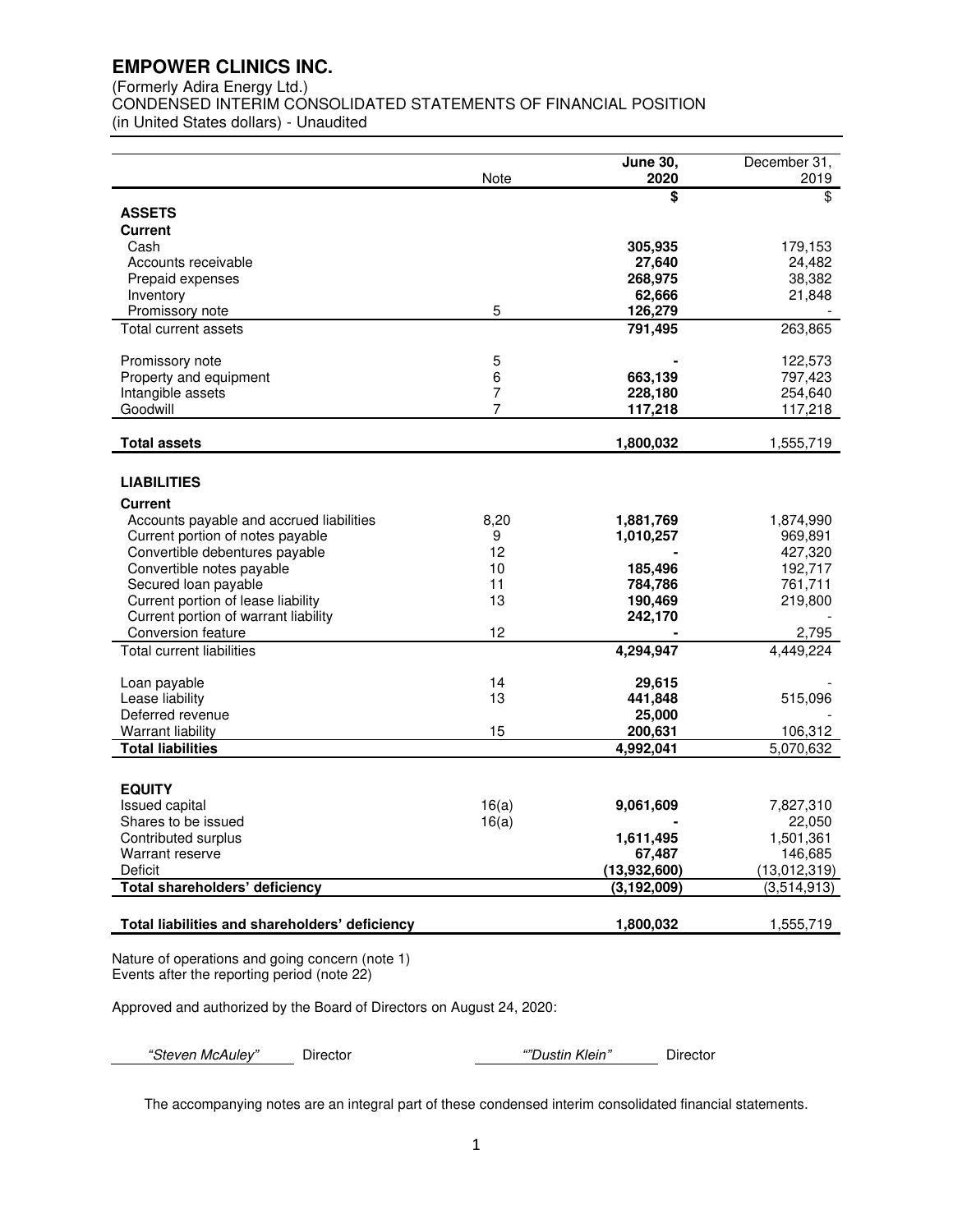# (Formerly Adira Energy Ltd.)

CONDENSED INTERIM CONSOLIDATED STATEMENTS OF LOSS AND COMPREHENSIVE LOSS (in United States dollars, except number of shares outstanding) - Unaudited

|                                                             | Three months ended |                                      | Six months ended           |                    |                          |
|-------------------------------------------------------------|--------------------|--------------------------------------|----------------------------|--------------------|--------------------------|
|                                                             |                    |                                      | June 30,                   |                    | June 30,                 |
|                                                             | Note               | 2020                                 | 2019                       | 2020               | 2019                     |
|                                                             |                    | $\overline{\boldsymbol{\mathsf{s}}}$ | \$                         | \$                 | \$                       |
| <b>Revenues</b><br>Clinic services                          | 20                 | 908,454                              | 591,023                    | 1,676,257          | 743,869                  |
| Product revenues                                            |                    | 15,422                               |                            | 36,754             |                          |
| <b>Total revenues</b>                                       |                    | 923,876                              | 591,023                    | 1,713,011          | 743,869                  |
|                                                             |                    |                                      |                            |                    |                          |
| <b>Direct clinic expenses</b>                               |                    |                                      |                            |                    |                          |
| Medical personnel costs                                     |                    | 218,398                              | 56,534                     | 441,934            | 83,838                   |
| Travel clinic costs                                         |                    | 17,078                               | 26,216                     | 49,964             | 38,325                   |
| Cost of goods sold                                          |                    | 8,429                                |                            | 20,407             |                          |
| Total direct clinic expenses                                |                    | 243,905                              | 82,750                     | 512,305            | 122,163                  |
|                                                             |                    |                                      |                            |                    |                          |
| Earnings from clinic operations                             |                    | 679,971                              | 508,273                    | 1,200,706          | 621,706                  |
| Operating expenses                                          | 17,20              | 764,735                              | 1,082,248                  | 1,346,358          | 1,300,875                |
| Legal and professional fees                                 | 4                  | 82,983                               | 320,668                    | 222,196            | 433,679                  |
| Depreciation and amortization expense                       | 6,7                | 70,319                               | 72,268                     | 160,744            | 118,411                  |
| Share-based payments                                        | 16(c), 20          | 2,548                                | 457,160                    | 29,854             | 472,120                  |
| <b>Loss from operations</b>                                 |                    | (240, 614)                           | (1,424,071)                | (558,446)          | (1,703,379)              |
|                                                             |                    |                                      |                            |                    |                          |
| Other expenses (income)                                     |                    |                                      |                            |                    |                          |
| Accretion expense                                           | 9,11               | 61,045                               | 85,685                     | 345,096            | 115,599                  |
| Interest income                                             | $9 - 13$<br>5      | (1,870)<br>41,236                    | (1,248)<br>42,287          | (3,705)<br>101,630 | (2,866)<br>75,659        |
| Interest expense<br>Loss on disposal of property, plant and |                    |                                      |                            |                    |                          |
| equipment                                                   | 6                  |                                      | 114,516                    |                    | 114,516                  |
| Loss (gain) on debt settlement of                           |                    |                                      |                            |                    |                          |
| accounts payable                                            | 12                 |                                      |                            | (23, 299)          |                          |
| Gain on change in fair value of warrant                     |                    |                                      |                            |                    |                          |
| liability                                                   | 8,16(a)            | (2,685)                              | (161, 064)                 | (39, 932)          | (160, 874)               |
| Gain on change in fair value of                             |                    |                                      |                            |                    |                          |
| conversion feature                                          | 15                 |                                      | (97, 788)                  | (2,795)            | (64, 426)                |
| Other expense (income), net                                 |                    | 62,770                               | 50,047                     | (15, 160)          | 74,060                   |
|                                                             |                    | 160,496                              | 32,435                     | 361,835            | 151,668                  |
|                                                             |                    |                                      |                            |                    |                          |
| Net loss and comprehensive loss for                         |                    |                                      |                            |                    |                          |
| the period                                                  |                    | (401, 110)                           | (1,456,506)                | (920, 281)         | (1,855,047)              |
| Loss per share                                              |                    |                                      |                            |                    |                          |
| Basic                                                       |                    | (0.00)                               | (0.01)                     | (0.01)             | (0.02)                   |
| Diluted                                                     |                    | (0.00)                               | (0.01)                     | (0.01)             | (0.02)                   |
|                                                             |                    |                                      |                            |                    |                          |
| Weighted average number of shares                           |                    |                                      |                            |                    |                          |
| outstanding<br>Basic                                        |                    |                                      |                            |                    |                          |
| <b>Diluted</b>                                              |                    | 169,911,072<br>169,911,072           | 118,294,875<br>118,294,875 | 156,746,217        | 97,784,310<br>97,784,310 |
|                                                             |                    |                                      |                            | 156,746,217        |                          |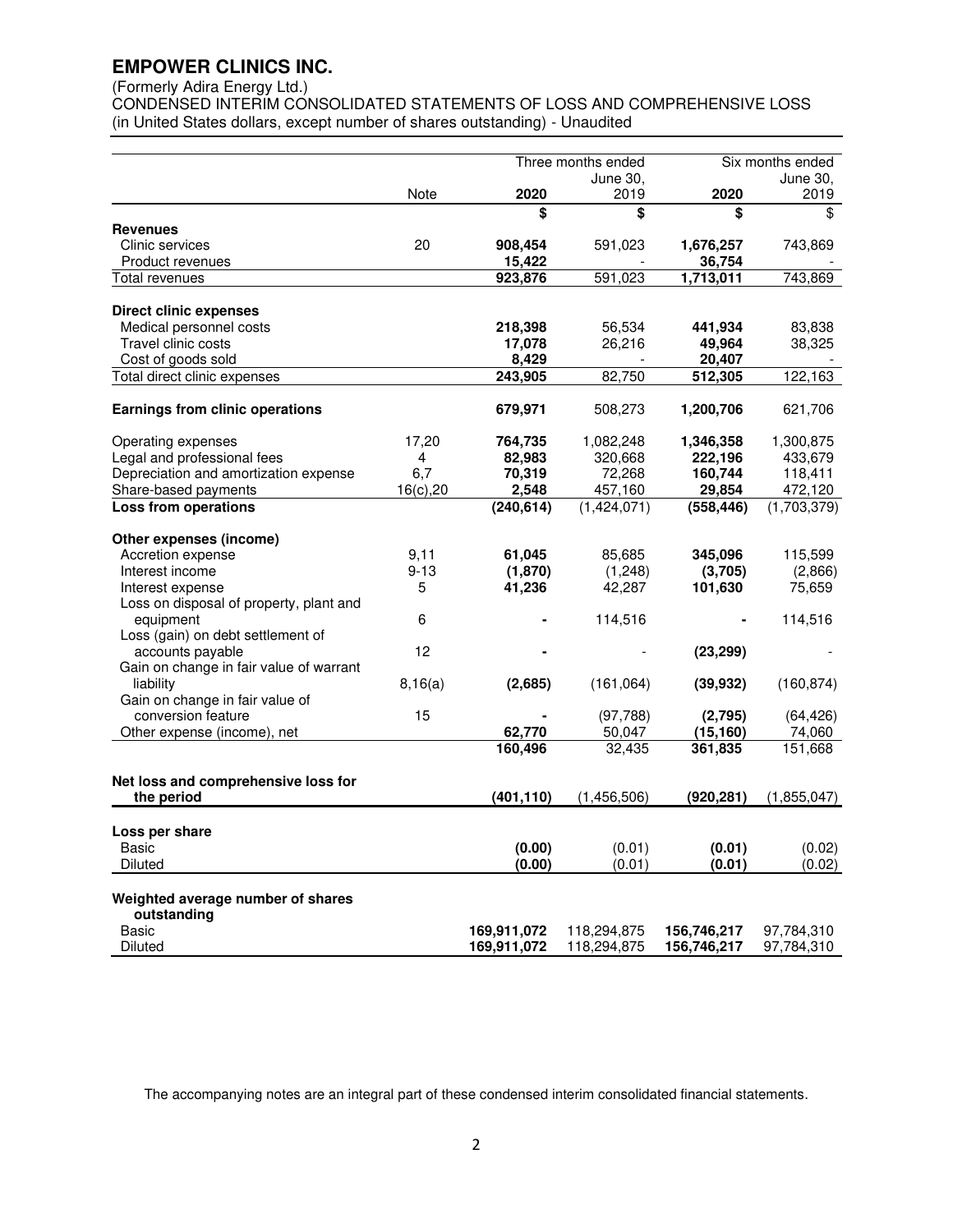(Formerly Adira Energy Ltd.)

CONDENSED INTERIM CONSOLIDATED STATEMENTS OF CASH FLOWS

(in United States dollars) - Unaudited

|                                                              |           |            | Six months ended June 30, |  |  |
|--------------------------------------------------------------|-----------|------------|---------------------------|--|--|
|                                                              | Note      | 2020       | 2019                      |  |  |
|                                                              |           | \$         | \$                        |  |  |
| <b>Operating activities</b>                                  |           |            |                           |  |  |
| Net loss and comprehensive loss for the period               |           | (920, 281) | (1,855,047)               |  |  |
| Items not involving cash:                                    |           |            |                           |  |  |
| Depreciation and amortization expense                        | 6,7       | 160,744    | 118,411                   |  |  |
| Share-based payments                                         | 16(c), 20 | 29,854     | 472,120                   |  |  |
| Accretion expense                                            | 9,11      | 345,096    | 115,599                   |  |  |
| Interest expense                                             | $9 - 13$  | 101,630    | 75,659                    |  |  |
| Loss on disposal of property, plant and equipment            | 6         |            | 114,516                   |  |  |
| Gain on change in fair value of warrant liability            | 14        | (39, 932)  | (160, 874)                |  |  |
| Gain on change in fair value of conversion feature           | 12        | (2,795)    | (64, 426)                 |  |  |
| Shares issued for compensation                               | 16(a), 20 | 95,874     | 208,846                   |  |  |
| Shares issued for services                                   | 16(a), 20 | 105,327    |                           |  |  |
| Gain on debt settlement of accounts payable                  | 8,16(a)   | (23, 299)  |                           |  |  |
| Unrealized foreign exchange (gain) loss                      |           | (69, 965)  | 3,837                     |  |  |
|                                                              |           | (217, 747) | (971, 359)                |  |  |
| Changes in working capital:                                  |           |            |                           |  |  |
| Accounts receivable                                          |           | (3, 158)   | (53, 573)                 |  |  |
| Prepaid expenses                                             |           | 12,507     | (64, 294)                 |  |  |
| Inventory                                                    |           | (40, 818)  |                           |  |  |
| Accounts payable and accrued liabilities                     |           | 226,863    | (242, 724)                |  |  |
| Deferred revenue                                             |           | 25,000     |                           |  |  |
| Net cash provided by (used in) operating activities          |           | 2,647      | (1, 331, 950)             |  |  |
| <b>Investing activities</b>                                  |           |            |                           |  |  |
| Investment in Sun Valley                                     |           |            | (543, 573)                |  |  |
| Net cash used in investing activities                        |           |            | (543, 573)                |  |  |
|                                                              |           |            |                           |  |  |
| <b>Financing activities</b><br>Proceeds from issue of shares |           | 219,299    | 1,825,214                 |  |  |
|                                                              |           |            |                           |  |  |
| Advance of loan payable                                      |           | 29,615     | 717,851                   |  |  |
| Advance of convertible debentures payable                    |           |            | 33,842                    |  |  |
| Advance of notes payable                                     |           |            |                           |  |  |
| Share issue costs                                            |           | (1,714)    | (55, 714)                 |  |  |
| Cash acquired in acquisition of Sun Valley                   |           |            | 93,745                    |  |  |
| Proceeds on sale of assets held for sale                     |           |            | 5,472                     |  |  |
| Lease payments                                               | 13        | (123,065)  | (85, 387)                 |  |  |
| Net cash provided by financing activities                    |           | 124,135    | 2,535,023                 |  |  |
| Increase in cash                                             |           | 126,782    | 659,500                   |  |  |
| Cash, beginning of year                                      |           | 179,153    | 157,668                   |  |  |
| Cash, end of year                                            |           | 305,935    | 817,168                   |  |  |

Supplemental disclosure with respect to cash flows (note 18)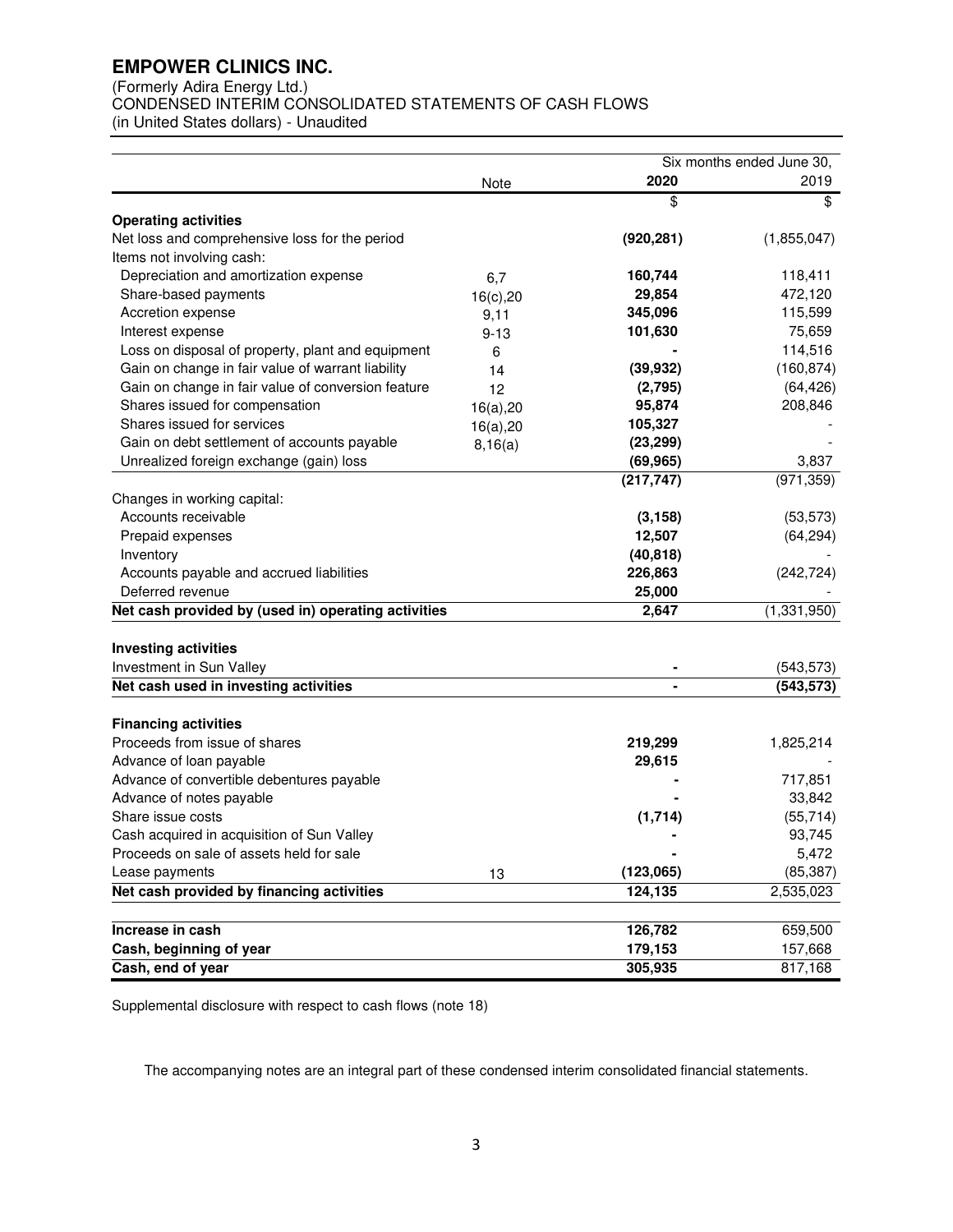# (Formerly Adira Energy Ltd.) CONDENSED INTERIM CONSOLIDATED STATEMENTS OF CHANGES IN EQUITY (in United States dollars, except number of shares outstanding) - Unaudited

|                                                 |        |               |                       | Shares to be   | Warrant | <b>Contributed</b> |                |             |
|-------------------------------------------------|--------|---------------|-----------------------|----------------|---------|--------------------|----------------|-------------|
|                                                 | Note   | <b>Shares</b> | <b>Issued capital</b> | issued         | reserve | surplus            | <b>Deficit</b> | Total       |
|                                                 |        | #             |                       |                |         |                    |                |             |
| Balance, December 31, 2018                      |        | 77,847,598    | 5,401,024             |                | 80,280  | 892,417            | (9,369,941)    | (2,996,220) |
| Adjustment on application of IFRS 16            |        |               |                       |                |         |                    | (4,997)        | (4,997)     |
| Adjusted balance, January 1, 2019               |        | 77,847,598    | 5,401,024             | $\blacksquare$ | 80,280  | 892,417            | (9,374,938)    | (3,001,217) |
| Shares issued for Sun Valley acquisition        | 4.11   | 22,409,425    | 3,047,682             |                |         |                    |                | 3,047,682   |
| Shares issued for cash                          |        | 24,377,500    | 1,014,921             |                |         |                    |                | 1,014,921   |
| Shares issued for conversion of notes payable   | 7.11   | 2,500,000     | 118,330               |                |         |                    |                | 118,330     |
| Shares issued for compensation                  | 11,16  | 7,400,000     | 772,731               |                |         |                    |                | 772,731     |
| Shares held in escrow                           |        |               | (2,563,885)           |                |         | 2,000,000          |                | (563, 885)  |
| Shares issued for services                      | 11     | 1,500,000     | 257,041               |                |         |                    |                | 257,041     |
| Shares cancelled                                |        | (2,657,553)   | (480, 017)            |                |         | ۰                  | 480,017        |             |
| Shares issued for exercise of warrants          | 10, 11 | 431,075       | 80,033                |                |         |                    |                | 80,033      |
| Shares issued as finders fee                    |        | 136,000       | 10,127                |                |         |                    |                | 10,127      |
| Share issue costs                               |        |               | (77, 650)             |                | 21,936  |                    |                | (55, 714)   |
| Share-based payments                            | 11,16  |               |                       |                |         | 472,120            |                | 472,120     |
| Purchase of Sun Valley non-controlling interest | 4      |               |                       |                |         |                    | 61,532         | 61,532      |
| Net loss and comprehensive loss for the period  |        |               |                       |                |         |                    | (1, 855, 047)  | (1,855,047) |
| <b>Balance, June 30, 2019</b>                   |        | 133,944,045   | 7,580,337             |                | 102,216 | 3,364,537          | (10,688,436)   | 358,654     |

|                                                |       |               |                       | Shares to be             | Warrant   | <b>Contributed</b>       |                          |                          |
|------------------------------------------------|-------|---------------|-----------------------|--------------------------|-----------|--------------------------|--------------------------|--------------------------|
|                                                | Note  | <b>Shares</b> | <b>Issued capital</b> | issued                   | reserve   | surplus                  | <b>Deficit</b>           | Total                    |
|                                                |       |               |                       |                          |           |                          |                          |                          |
| Balance, December 31, 2019                     |       | 137,697,430   | 7,827,310             | 22,050                   | 146,685   | 1,501,361                | (13,012,319)             | (3,514,913)              |
| Shares issued to former CEO                    | 16    | 651,875       | 15,239                | (15, 239)                |           |                          |                          |                          |
| Shares issued for cash                         | 16    | 16,325,000    | 213,029               |                          |           |                          |                          | 213,029                  |
| Shares issued to settle accounts payable       | 8.16  | 5,841,586     | 200,493               | $\overline{\phantom{a}}$ |           | $\overline{\phantom{a}}$ |                          | 200.493                  |
| Vesting of escrow shares                       | 16,20 |               | 95,874                |                          |           | $\overline{\phantom{a}}$ |                          | 95.874                   |
| Shares issued for services                     | 16    | 4,000,000     | 105,327               | ۰.                       |           | $\overline{\phantom{a}}$ | $\sim$                   | 105,327                  |
| Shares issued for conversion of debentures     | 12,16 | 11,659,984    | 600,322               |                          |           |                          |                          | 600,322                  |
| Obligation to issue shares                     | 16    | 150.000       | 6,811                 | (6, 811)                 |           | $\overline{\phantom{a}}$ | $\overline{\phantom{a}}$ | $\overline{\phantom{a}}$ |
| Share issue costs                              | 16    |               | (2,796)               |                          | 1.082     |                          |                          | (1,714)                  |
| Reclassification of expired warrants           |       |               |                       | ۰                        | (80, 280) | 80,280                   |                          |                          |
| Share based payments                           | 16    |               |                       |                          |           | 29,854                   |                          | 29,854                   |
| Net loss and comprehensive loss for the period |       | $\sim$        |                       |                          |           |                          | (920, 281)               | (920, 281)               |
| <b>Balance, June 30, 2020</b>                  |       | 176,325,875   | 9,061,609             |                          | 67,487    | 1,611,495                | (13,932,600)             | (3, 192, 009)            |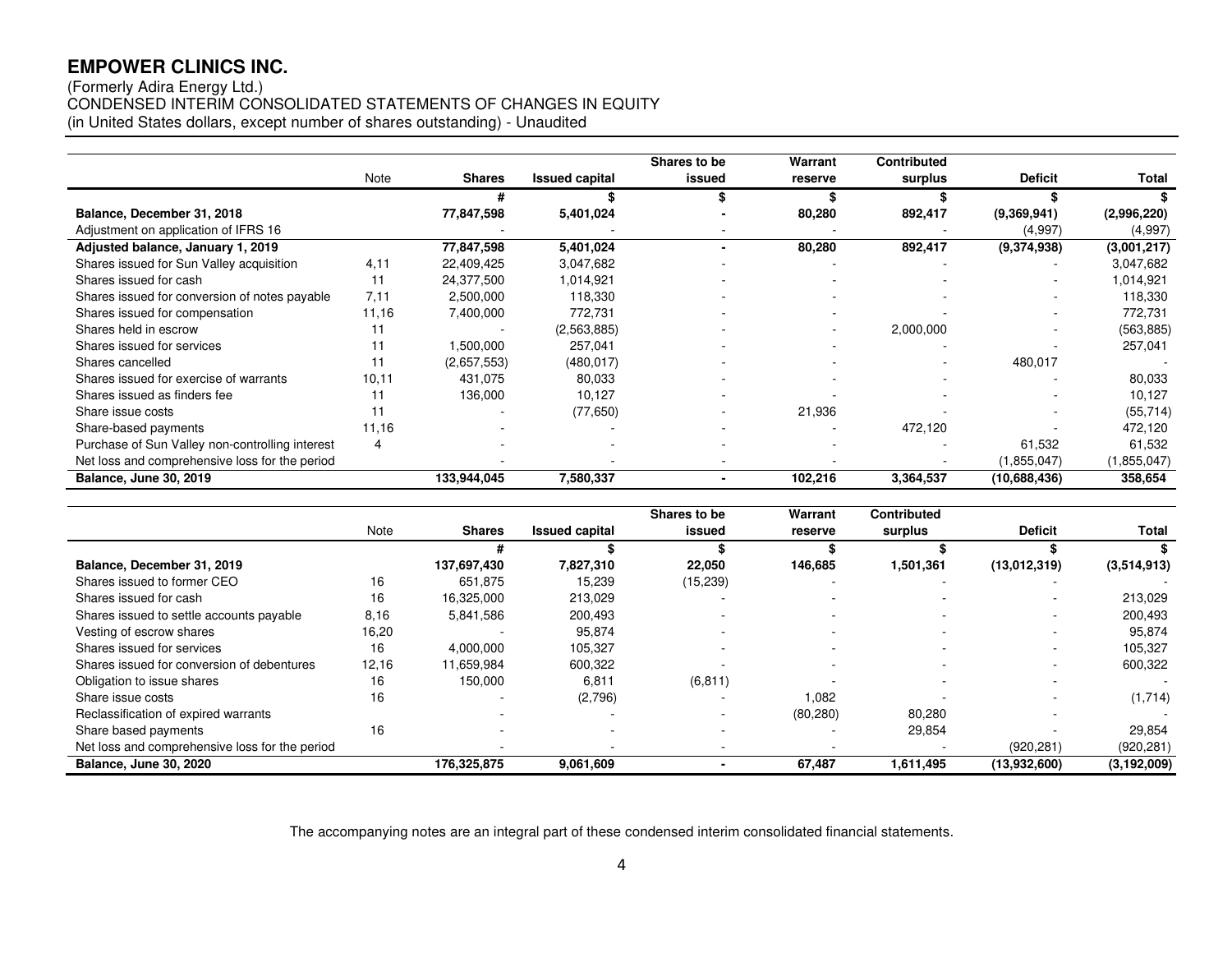# **1. NATURE OF OPERATIONS AND GOING CONCERN**

Empower Clinics Inc. ("Empower" or the "Company") was incorporated under the laws of the Province of British Columbia on April 28, 2015. The Company is a leading owner and operator of medical cannabis clinics and developer of medical products in the US, focused on enabling individuals to improve and protect their health.

This business is conducted through Empower's wholly-owned Nevada, USA subsidiary, Empower Healthcare Corp. and on April 16, 2019, the Company incorporated a wholly-owned Delaware corporation, Empower Healthcare Assets Inc. ("EHA"). Through a series of transactions on April 30, 2019, EHA acquired all the outstanding membership interest of Sun Valley Certification Clinics Holdings, LLC and its subsidiaries Sun Valley Alternative Health Centers, LLC, Sun Valley Alternative Health Centers West, LLC, Sun Valley Alternative Health Centers NV, LLC, Sun Valley Alternative Health Centers Tucson, LLC, Sun Valley Alternative Health Centers Mesa, LLC, and Sun Valley Certification Clinics Franchising, LLC (collectively "Sun Valley") (note 4).

The registered office of the Company is located at Suite 918 - 1030 West Georgia Street, Vancouver, British Columbia, Canada, V6C 1G8. The Company's U.S. headquarters are at 105 SE 18th Avenue, Portland, Oregon.

#### **Reverse takeover**

On April 23, 2018, the Company completed its previously disclosed reverse takeover transaction ("RTO") of Adira Energy Ltd. ("Adira"). Following the RTO, on April 30, 2018 the Company listed on the Canadian Securities Exchange (the "CSE") under ticker symbol "EPW" then subsequently changed its ticker symbol on April 10, 2019 to "CBDT", on the OTC, part of the OTC Markets Group, under the ticker "EPWCF" and on the Frankfurt Stock Exchange under the ticker "8EC". On closing of the RTO, the Company's name was changed from Adira Energy Ltd to Empower Clinics Inc.

#### **Share consolidation**

On April 19, 2018, in anticipation of the completion of the RTO, Adira filed articles of amendment to complete an approved share consolidation of Adira's issued and outstanding common shares on the basis of 6.726254 preconsolidated common shares for one post-consolidated common share. The share consolidation affects all issued and outstanding common shares, options and warrants. All information relating to basic and diluted earnings per share, issued and outstanding common shares (note 16(a)), share options (note 16(b)) and warrants (note 16(c)), and per share amounts in these condensed interim consolidated financial statements have been adjusted retrospectively to reflect the share consolidation.

#### **Going concern**

At June 30, 2020, the Company had a working capital deficiency of \$3,503,452 (December 31, 2019 - \$4,185,359), has not yet achieved profitable operations, and has accumulated deficit of \$13,932,600 (December 31, 2019 - \$13,012,319). The ability of the Company to ensure continuing operations is dependent on the Company's ability to raise sufficient funds to finance development activities and expand sales.

Further, the Arizona Marijuana Legalization Initiative may appear on the ballot in Arizona as an initiated state statute on November 3, 2020. The ballot initiative would legalize the possession and use of recreational marijuana for adults (age 21 years or older). The ballot initiative would allow people to grow no more than six marijuana plants for personal use in their residence, as long as the plants are within an enclosed area with a lock and beyond public view. The legalization in Arizona could have a material adverse affect on the Company's operations within the state. Management of the Company cannot be certain as to the impact that legalization of recreational adult use would have on their clinic operations; however, it is expected that it reasonably possible that it would result in a decline in patient visits and thus patient revenue, as was experienced in Oregon.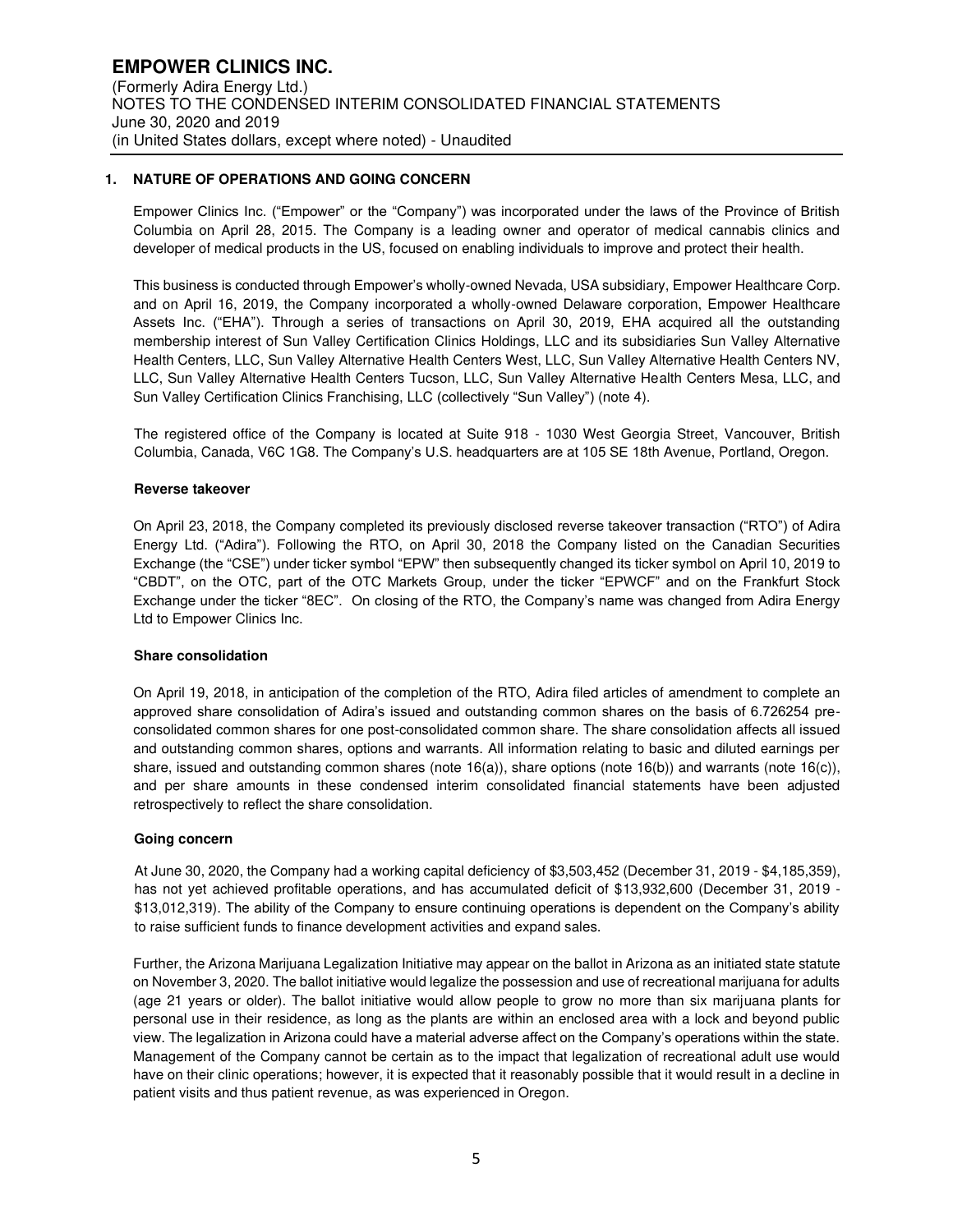# **1. NATURE OF OPERATIONS AND GOING CONCERN (continued)**

These circumstances represent a material uncertainty that may cast significant doubt on the Company's ability to continue as a going concern and ultimately the appropriateness of the use of accounting principles applicable to a going concern.

These condensed interim consolidated financial statements ("financial statements") have been prepared using accounting principles applicable to a going concern and do not reflect adjustments, which could be material, to the carrying values of the assets and liabilities. See note 22 for events after the reporting period.

# **2. BASIS OF PREPARATION**

# **a) Statement of compliance**

These financial statements were approved by the Board of Directors and authorized for issue on August 24, 2020.

These financial statements have been prepared in accordance with International Accounting Standard 34 - Interim Financial Reporting using accounting policies consistent with International Financial Reporting Standards ("IFRS") as issued by the International Accounting Standards Board. As such, these financial statements do not contain all the disclosures required by IFRS for annual financial statements and should be read in conjunction with the Company's audited annual consolidated financial statements for the years ended December 31, 2019, 2018 and 2017 ("annual financial statements").

The Company has reclassified certain items on the comparative consolidated statements of loss and comprehensive loss and consolidated statements of cash flows to improve clarity.

# **b) Basis of presentation**

These financial statements have been prepared using the historical cost basis, except for certain financial assets and liabilities which are measured at fair value, as specified by IFRS for each type of asset, liability, income and expense as set out in the accounting policies below.

#### **c) Functional and presentation currency**

These financial statements are presented in United States ("US") dollars, except as otherwise noted, which is the functional currency of the Company and each of the Company's subsidiaries. References to C\$ are to Canadian dollars.

#### **d) Basis of consolidation**

On April 16, 2018, the Company completed a reverse takeover transaction with Adira Energy Ltd. The transaction was structured as a series of transactions, including a Canadian three-cornered amalgamation transaction. As a result of these reorganizations described above, the accompanying financial statements include the accounts of the Company and its wholly-owned subsidiaries.

Control exists where the parent entity has power over the investee and is exposed, or has rights, to variable returns from its involvement with the investee and has the ability to affect those returns through its power over the investee. Subsidiaries are included in the financial statements from the date control commences until the date control ceases.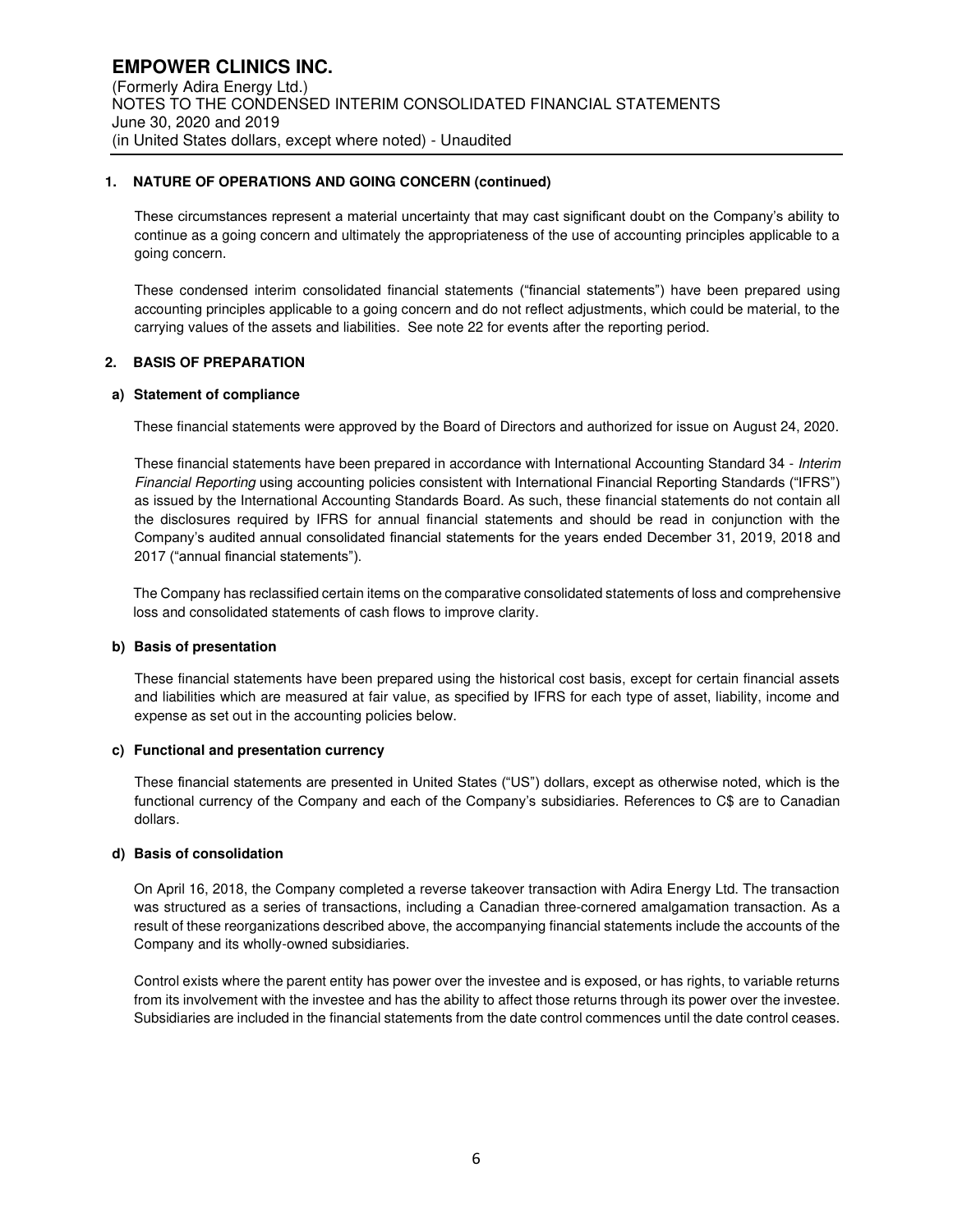# **2. BASIS OF PREPARATION (continued)**

 All inter-company balances, transactions, revenues and expenses have been eliminated on consolidation. These financial statements incorporate the accounts of the Company and the following subsidiaries:

|                                           | Country of    | Percentage | <b>Functional</b> |                           |
|-------------------------------------------|---------------|------------|-------------------|---------------------------|
| Name of subsidiary                        | Incorporation | Ownership  | Currency          | <b>Principal Activity</b> |
| S.M.A.A.R.T. Holdings Inc.                | <b>USA</b>    | 100%       | <b>USD</b>        | Holding company           |
| Empower Healthcare Corp.                  | Canada        | 100%       | <b>USD</b>        | Holding company           |
| Empower Healthcare Corp.                  | <b>USA</b>    | 100%       | <b>USD</b>        | Clinic operations         |
| SMAART, Inc.                              | <b>USA</b>    | 100%       | <b>USD</b>        | Holding company           |
| The Hemp and Cannabis Co. (1)             | <b>USA</b>    | 100%       | <b>USD</b>        | Holding company           |
| THCF Access Point (1)                     | <b>USA</b>    | 100%       | <b>USD</b>        | Holding company           |
| Empower Healthcare Assets Inc. (2)        | <b>USA</b>    | 100%       | <b>USD</b>        | Holding company           |
| Sun Valley Heath Holdings, LLC (3)        | <b>USA</b>    | 100%       | <b>USD</b>        | Holding company           |
| Sun Valley Health Franchising, LLC        |               |            |                   |                           |
| (3)                                       | <b>USA</b>    | 100%       | <b>USD</b>        | Clinic operations         |
| Sun Valley Health, LLC (3)                | <b>USA</b>    | 100%       | <b>USD</b>        | Clinic operations         |
| Sun Valley Health West, LLC (3)           | <b>USA</b>    | 100%       | <b>USD</b>        | Clinic operations         |
| Sun Valley Health Tucson, LLC (3)         | <b>USA</b>    | 100%       | <b>USD</b>        | Clinic operations         |
| Sun Valley Health Mesa, LLC (3)           | <b>USA</b>    | 100%       | <b>USD</b>        | Clinic operations         |
| Sun Valley Alternative Health             |               |            |                   |                           |
| Centres NV, LLC (3)                       | <b>USA</b>    | 100%       | <b>USD</b>        | Clinic operations         |
| <b>Empower Healthcare Facility Assets</b> |               |            |                   |                           |
| $Inc.$ $(4)$                              | <b>USA</b>    | 100%       | <b>USD</b>        | Holding company           |
| <b>Empower Heritage Sandy Assets</b>      |               |            |                   |                           |
| Corp. $(4)$                               | <b>USA</b>    | 100%       | <b>USD</b>        | Holding company           |
| Dosed Wellness Ltd. (1)(5)                | Canada        | 100%       | <b>USD</b>        | Holding company           |

(1) These companies were inactive during the period ended June 30, 2020.

(2) This Company was incorporated on April 27, 2019.

(3) These companies were acquired as part of the Sun Valley acquisition on April 30, 2019 (note 5).

(4) These companies were incorporated on March 4, 2020.

<sup>(5)</sup> This Company was incorporated on May 15, 2020.

# **3. SIGNIFICANT ACCOUNTING POLICIES**

The accounting policies applied in the preparation of these financial statements are consistent with those applied and disclosed in note 3 to the annual consolidated financial statements with exception of the following:

i. Amendments to IAS 1 *– Presentation of financial statements ("IAS 1") and I*AS 8 *–* Accounting policies, changes *in accounting estimates and errors ("IAS 8").*

The amendments are intended to make the definition of material in IAS 1 easier to understand and are not intended to alter the underlying concept of materiality in IFRS Standards. The concept of 'obscuring' material information with immaterial information has been included as part of the new definition.

The threshold for materiality influencing users have been changed from 'could influence' to 'could reasonably be expected to influence'.

The definition of material in IAS 8 has been replaced by a reference to the definition of material in IAS 1. In addition, the IASB amended other Standards and the Conceptual Framework that contain a definition of material or refer to the term 'material' to ensure consistency.

The Company adopted the amendments to IAS 1 effective January 1, 2020, which did not have a material impact on the Company's financial statements.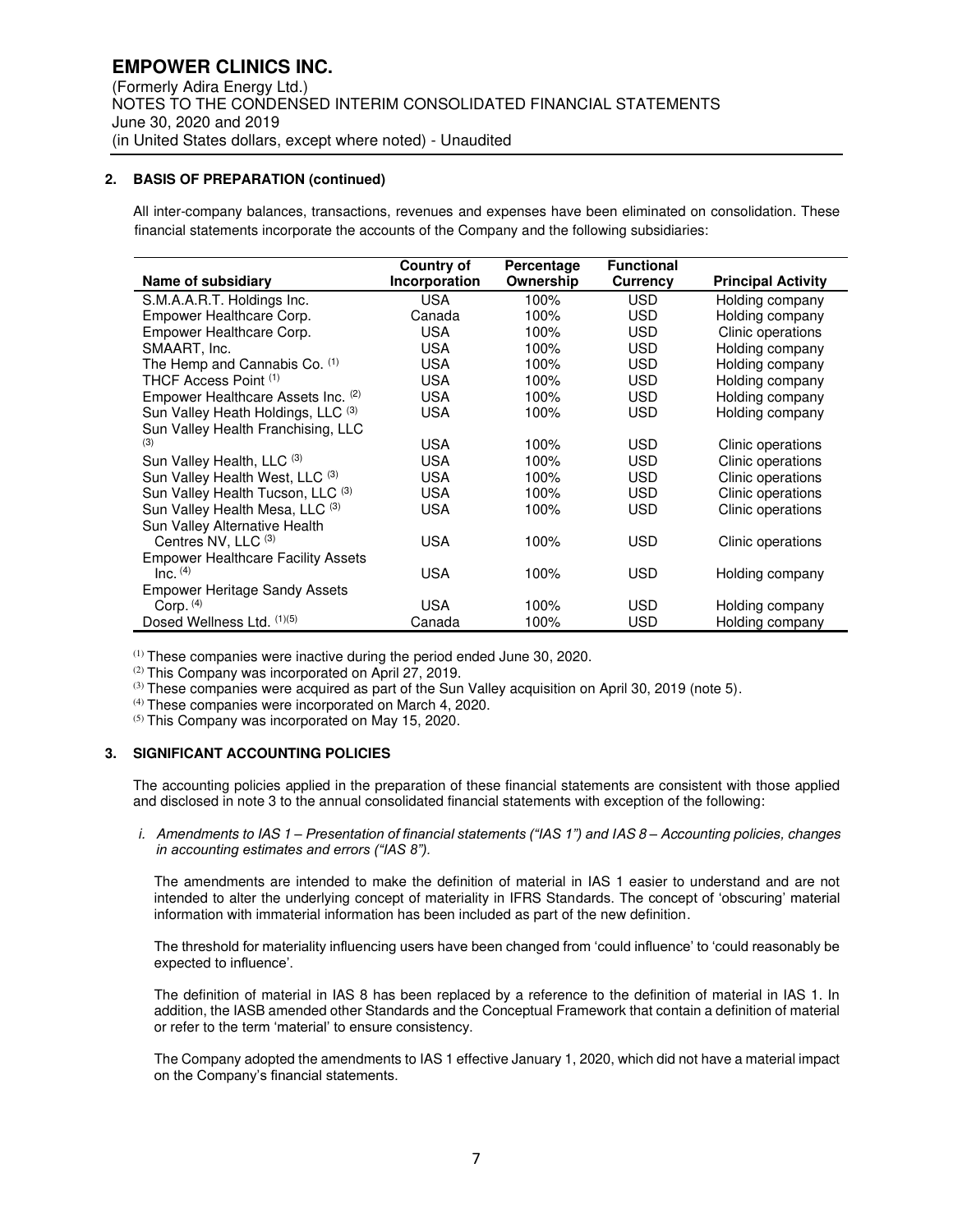#### **3. SIGNIFICANT ACCOUNTING POLICIES (continued)**

#### ii. Franchise revenues

Franchise revenues consist primarily of royalties and initial franchise fees. Under franchise agreements, we provide franchisees with (i) a franchise license, which includes a license to use our intellectual property, (ii) preopening services, such as training and inspections, and (iii) ongoing services, such as development of training materials.

Royalties are calculated as a percentage of franchise clinic revenues over the term of the franchise agreement. The Company recognizes royalty revenue from the rendering of patient services in the accounting period in which the physician's services are rendered.

Initial franchise fees are payable by the franchisee upon execution of a franchise agreement. Initial franchise fees are recognized as revenue on a straight-line basis over the term of the respective agreement. The term of the agreement commences upon opening of the clinic location.

#### **Significant estimates and assumptions**

The Company's management makes judgements in the process of applying the Company's accounting policies in the preparation of its interim financial statements. In addition, the preparation of the financial statements requires that the Company's management make assumptions and estimates of effects of uncertain future events on the carrying amounts of the Company's assets and liabilities at the end of the reporting period and the reported amounts of revenues and expenses during the reporting period. Actual results may differ from those estimates as the estimation process is inherently uncertain.

Estimates are reviewed on an ongoing basis based on historical experience and other factors that are considered to be relevant under the circumstances. Revisions to estimates and the resulting effects on the carrying amounts of the Company's assets and liabilities are accounted for prospectively. The Company's interim results are not necessarily indicative of its results for a full year. The significant judgements and estimates applied in the preparation of these interim financial statements are consistent with those applied and disclosed in note 3 of the annual financial statements.

#### **4. ACQUISITION OF SUN VALLEY**

On April 30, 2019, the Company obtained control of Sun Valley for consideration with a fair value of \$3,054,593 comprised of cash of \$787,318, 22,409,425 common shares of the Company, and a promissory note of \$125,000 bearing interest at a rate of 4% per annum and due July 31, 2019. The promissory note was fair valued at \$123,709 using a discount rate of 6%. In addition, the Company paid a consultant finders fee equal to 5% of the aggregate purchase price which amounted to \$188,750 (C\$258,019). The finders fee is recorded within legal and professional fees on the consolidation statements of loss and comprehensive loss.

The transaction has been accounted for by the Company as a business combination under IFRS 3 - Business Combinations.

Initial cash payment of \$637,318 was made on the Closing Date with remaining \$150,000 held back as security for working capital adjustments recorded by Sun Valley. Accounts payable and accrued liabilities include the \$150,000 holdback, of which \$75,000 is expected to be released on the six-month anniversary of the Closing Date with the remaining \$75,000 to be released on the one-year anniversary of the Closing Date. On January 23, 2020, the Company issued 2,000,000 common shares as settlement of the holdback in the amount of \$100,000 (note 16(a)(i)).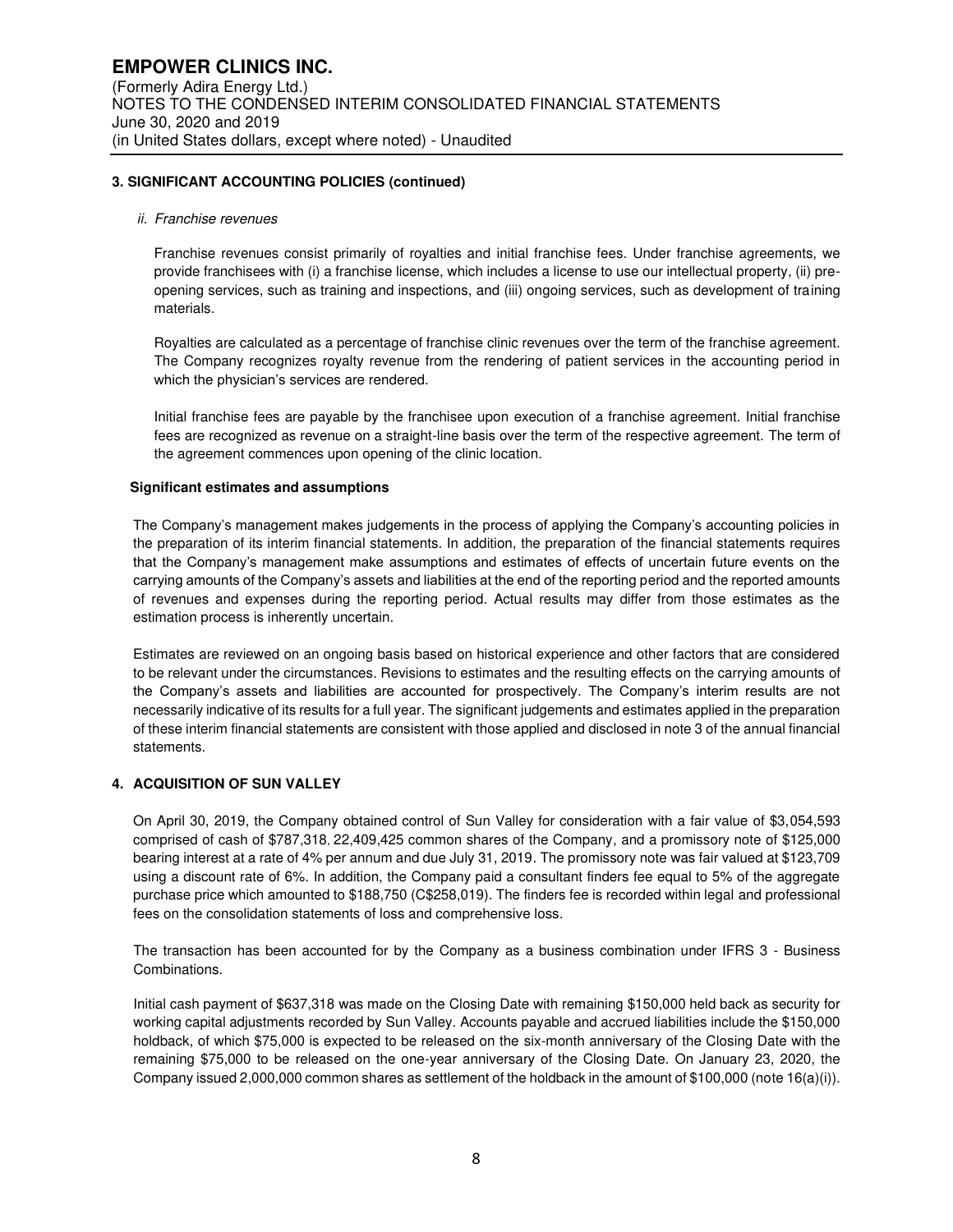# **4. ACQUISITION OF SUN VALLEY (continued)**

Common shares of the Company were issued on the Closing Date with 7,703,543 common shares valued at the closing price on April 30, 2019 of \$0.13 (C\$0.175) for fair value of \$1,001,458 and 14,705,882 common shares being held in escrow ("Escrow Shares") with a fair value of \$1,142,108. Fair value of the Escrow Shares was determined by discounting the fair value of the Escrow Shares using the closing share price on April 30, 2019 of \$0.13 (C\$0.175), volatility of 150% and escrow period of 3 to 36 months. The Escrow Shares will vest in quarterly instalments over 36 months from the Closing Date.

The following table summarizes the final purchase price allocation:

| <b>Assets Acquired</b>                                        |                   |
|---------------------------------------------------------------|-------------------|
|                                                               | \$                |
| Cash and cash equivalents                                     | 94,090            |
| Accounts receivable                                           | 366               |
| Security deposits                                             | 19,753            |
| Property and equipment                                        | 124,811           |
| Right-of-use assets                                           | 431,544           |
| <b>Patient list</b>                                           | 171,243           |
| <b>Brands</b>                                                 | 184,996           |
|                                                               | 1,026,803         |
| <b>Liabilities Assumed</b>                                    |                   |
|                                                               |                   |
| Accounts payable and accrued liabilities<br>Lease liabilities | 35,281<br>431,544 |
|                                                               |                   |
| Net assets at fair value, as at April 30, 2019                | 559,978           |
|                                                               |                   |
| Consideration                                                 |                   |
| Fair value of 7,703,543 common shares issued                  | 1,001,458         |
| Fair value of 14,705,882 Escrow Shares issued                 | 1,142,108         |
| Cash                                                          | 787,318           |
| Promissory note                                               | 123,709           |
| <b>Total Consideration</b>                                    | 3.054,593         |
|                                                               |                   |
| Goodwill                                                      | 2,494,615         |

During the year ended December 31, 2019, the business combination resulted in revenues of \$1,526,383 and net loss and comprehensive loss of \$503,235. Had the business combination been affected at January 1, 2019, revenue of the Company would have been \$999,968 higher and the net loss and comprehensive loss of the Company would have decreased by \$153,633 for the year ended December 31, 2019.

# **5. PROMISSORY NOTE**

On January 11, 2019, the Company acquired a promissory note in the amount of \$122,500. Interest revenue for the three and six months ended June 30, 2020 was \$1,870 and \$3,705, respectively (2019 - \$1,248 and \$2,866, respectively). The promissory note accrues interest at a rate of 6% per annum and is due in full on February 1, 2021.

The maximum credit exposure related to the promissory note is \$122,500. The land is being developed by the purchaser into a duplex which will be sold upon completion. The promissory note is secured by the land and building sold. Despite the negative impacts of COVID-19 on the global economy, the Oregon Real Estate Board sales figures show a four percent annual median sale price increase in April 2020 as compared to April 2019. Company has not provided for credit losses with respect to the promissory note as full recovery is anticipated and in the event of default, the value of the collateral has increased since the time of sale and therefore is anticipated to be sufficient to recover the principal and interest balances.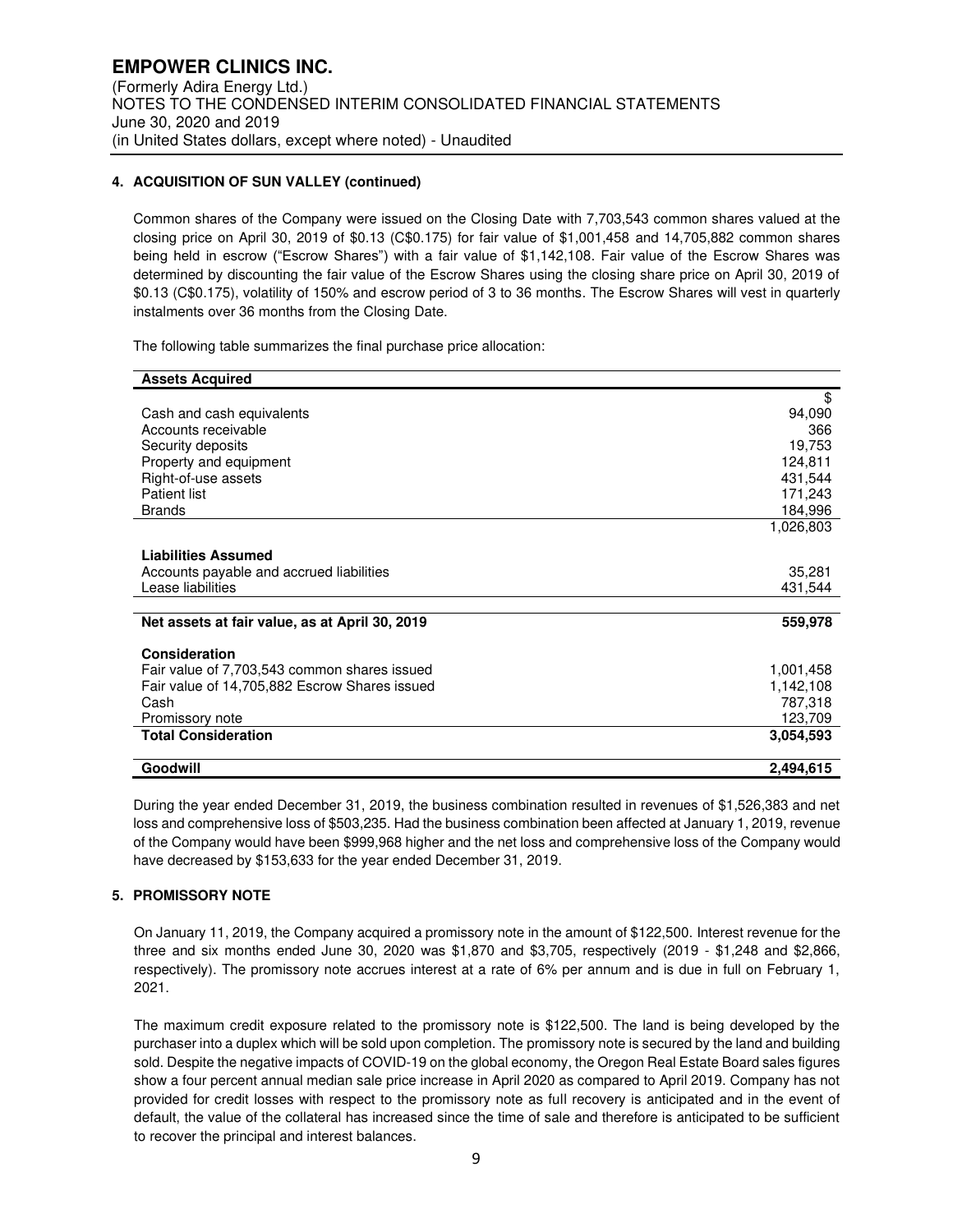(Formerly Adira Energy Ltd.) NOTES TO THE CONDENSED INTERIM CONSOLIDATED FINANCIAL STATEMENTS June 30, 2020 and 2019 (in United States dollars, except where noted) - Unaudited

# **6. PROPERTY AND EQUIPMENT**

A continuity of property and equipment for the six months ended June 30, 2020 and the year ended December 31, 2019 is as follows:

|                                              | Right of use    | Right of use Sun | Right of use CBD    | Furniture and | Leasehold    |            |
|----------------------------------------------|-----------------|------------------|---------------------|---------------|--------------|------------|
|                                              | Empower clinics | Valley clinics   | extraction facility | equipment     | improvements | Total      |
|                                              |                 | \$               |                     | \$            | \$           | S          |
| Cost                                         |                 |                  |                     |               |              |            |
| Balance, December 31, 2018                   |                 |                  |                     | 28,360        | 118,465      | 146,825    |
| Adoption of IFRS 16                          | 324,972         |                  |                     |               |              | 324,972    |
| <b>Acquisition of Sun Valley</b>             |                 | 431,544          |                     | 32,952        | 91,859       | 556,355    |
| Additions                                    | 23,006          |                  | 402,533             | 3,828         |              | 429,367    |
| Impairment                                   | (79,125)        |                  |                     | (2,610)       | (114, 517)   | (196,252)  |
| Write off                                    | (245, 847)      |                  |                     | (25,750)      | (3,949)      | (275, 546) |
| Balance, December 31, 2019 and June 30, 2020 | 23,006          | 431,544          | 402,533             | 36,780        | 91,858       | 985,721    |
| <b>Accumulated amortization</b>              |                 |                  |                     |               |              |            |
| Balance, December 31, 2018                   |                 |                  |                     | (19, 765)     |              | (19, 765)  |
| Adoption of IFRS 16                          | (196, 479)      |                  |                     |               |              | (196,479)  |
| Amortization                                 | (57, 991)       | (107, 265)       | (31, 307)           | (13,164)      | (37, 873)    | (247,600)  |
| Write off                                    | 245,847         |                  |                     | 25,750        | 3,949        | 275,546    |
| Balance, December 31, 2019                   | (8,623)         | (107, 265)       | (31, 307)           | (7, 179)      | (33, 924)    | (188,298)  |
| Amortization                                 | (5,754)         | (80, 454)        | (26,839)            | (6, 171)      | (15,066)     | (134, 284) |
| <b>Balance, June 30, 2020</b>                | (14, 377)       | (187,719)        | (58, 146)           | (13, 350)     | (48,990)     | (322, 582) |
|                                              |                 |                  |                     |               |              |            |
| Carrying amount                              |                 |                  |                     |               |              |            |
| Balance, December 31, 2019                   | 14,383          | 324,279          | 371,226             | 29,601        | 57,934       | 797,423    |
| <b>Balance, June 30, 2020</b>                | 8,629           | 243,825          | 344,387             | 23,430        | 42,868       | 663,139    |

On May 9, 2019, the Company terminated the lease for the Chicago clinic. As a result of the lease termination, the Company derecognized the right-of-use asset with a cost of \$255,859 and accumulated amortization of \$184,787 and recorded an impairment loss \$71,072 representing the undepreciated portion of the right-of-use asset above the lease liability which is included as impairment loss on write off of property and equipment on the consolidated statements of loss and comprehensive loss.

The Company also derecognized the associated lease liability of \$76,626 and recorded a gain of \$5,549 representing the excess of the right-of-use asset above the lease liability which is included as impairment loss on write off of property and equipment on the consolidated statements of loss and comprehensive loss. In addition, the Company recognized an impairment loss of \$114,516 representing the carrying value of leasehold improvements written-off for the Chicago clinic on termination of the lease. This is included as impairment loss on write off of property and equipment on the consolidated statements of loss and comprehensive loss.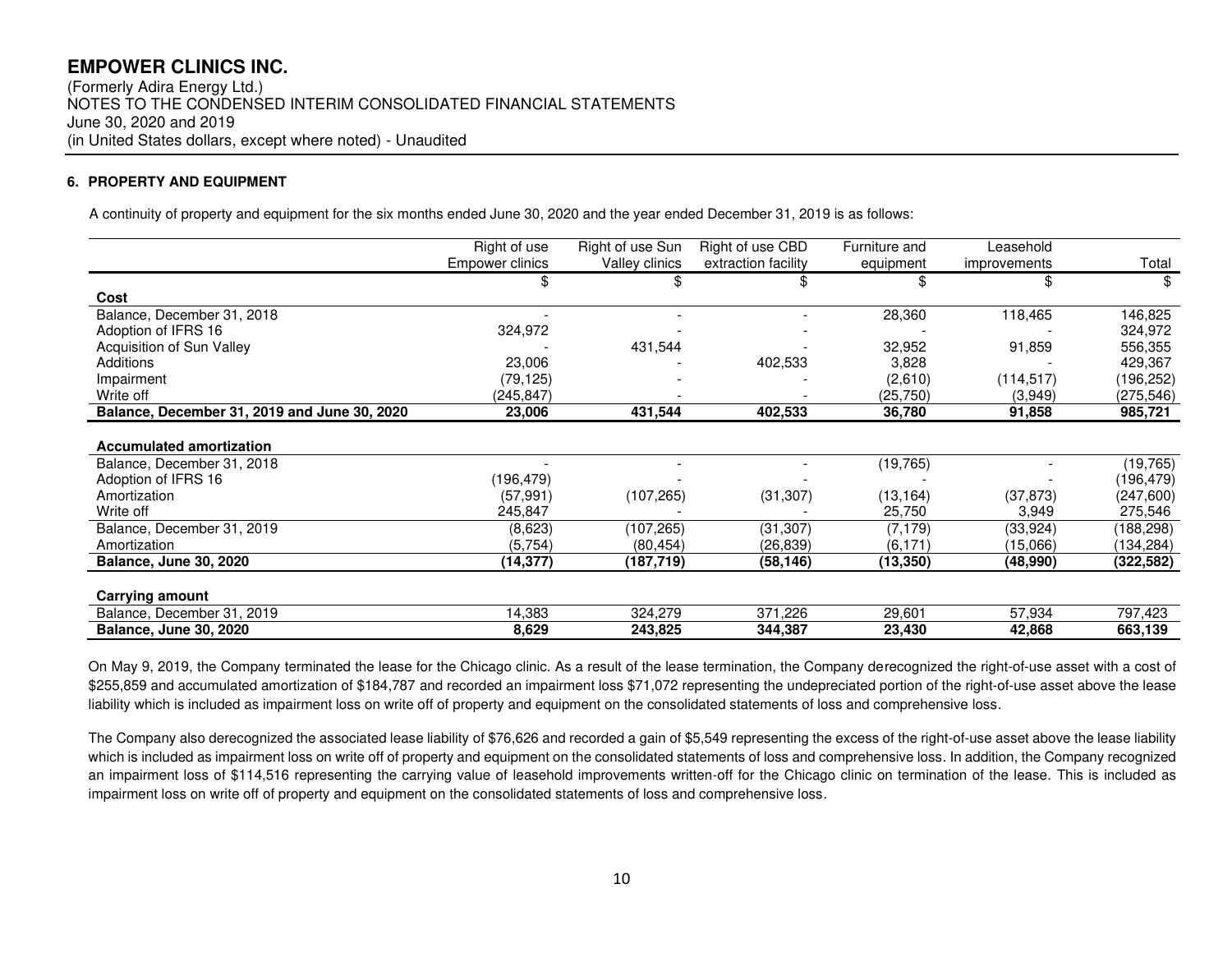# **6. PROPERTY AND EQUIPMENT (continued)**

The Company defaulted on the Spokane lease and as a result, lost access to the facility. As a result of this default, the Company derecognized the right-of-use asset with a cost of \$69,113 and accumulated amortization of \$61,060 and recorded a loss of \$8,053 representing the carrying value of the right-of-use asset which is included as impairment loss on write off of property and equipment on the consolidated statements of loss and comprehensive loss. The lease liability of \$9,700 has not been derecognized as the Company negotiates a settlement with the landlord of the facility. In addition, the Company recognized a loss on disposal of \$2,610 representing the carrying value of the furniture and equipment.

Below are the details of leases terminated during the year ended December 31, 2019 (no leases were terminated during the six months ended June 30, 2020) and related assets written off and impairment losses recognized on undepreciated amounts:

|                                | As at December 31, 2019 |          |           |
|--------------------------------|-------------------------|----------|-----------|
|                                | Chicago lease           | Total    |           |
|                                |                         |          |           |
| Cost                           | 255,859                 | 69.113   | 324.972   |
| Less: Accumulated depreciation | (184,787)               | (61,060) | (245,847) |
| Impairment                     | 71.072                  | 8.053    | 79.125    |

# **7. INTANGIBLE ASSETS AND GOODWILL**

A continuity of intangible assets for the six months ended June 30, 2020 and the year ended December 31, 2019 is as follows:

|                                 | Patient records | Brands,<br>trademarks and<br>domain names | Management<br>software | Total      |
|---------------------------------|-----------------|-------------------------------------------|------------------------|------------|
|                                 | \$              | \$                                        | \$                     | \$         |
| Cost                            |                 |                                           |                        |            |
| Balance, December 31, 2018      | 292,093         | 98,700                                    | 51,100                 | 441,893    |
| Additions                       | 171,243         | 184,996                                   |                        | 356,239    |
| Impairment                      | (73,756)        | (20,001)                                  |                        | (93, 757)  |
| Balance, December 31, 2019 and  |                 |                                           |                        |            |
| June 30, 2020                   | 389,580         | 263,695                                   | 51,100                 | 704,375    |
| <b>Accumulated amortization</b> |                 |                                           |                        |            |
| Balance, December 31, 2018      | (220,476)       | (98, 700)                                 | (51, 100)              | (370, 276) |
| Amortization                    | (79, 459)       |                                           |                        | (79,459)   |
| Balance, December 31, 2019      | (299,935)       | (98,700)                                  | (51, 100)              | (449,735)  |
| Amortization                    | (26,460)        |                                           |                        | (26,460)   |
| <b>Balance, June 30, 2020</b>   | (326.395)       | (98,700)                                  | (51,100)               | (476.195)  |
| Carrying amount                 |                 |                                           |                        |            |
| Balance, December 31, 2019      | 89.645          | 164.995                                   |                        | 254,640    |
| <b>Balance, June 30, 2020</b>   | 63,185          | 164,995                                   |                        | 228,180    |

During the six months ended June 30, 2020, the Company recognized an impairment loss of \$nil (year ended December 31, 2019 - \$93,757) in relation to patient records and brand.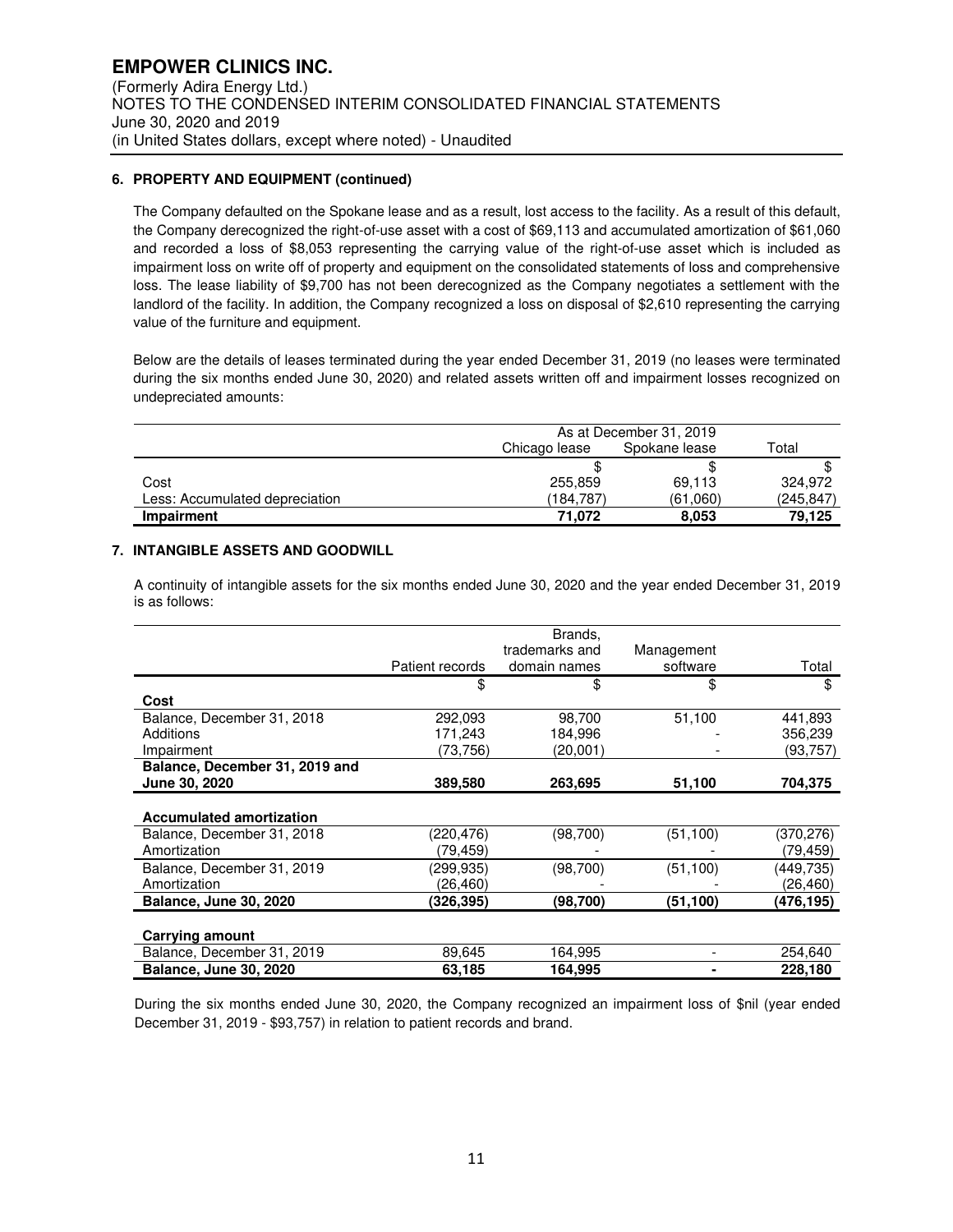# **7. INTANGIBLE ASSETS AND GOODWILL (continued)**

A continuity of goodwill is as follows:

|                                              | Total       |
|----------------------------------------------|-------------|
|                                              |             |
| Balance, December 31, 2018                   |             |
| Additions                                    | 2.494.615   |
| Impairment                                   | (2,377,397) |
| Balance, December 31, 2019 and June 30, 2020 | 117.218     |

At December 31, 2019, the estimated recoverable amount of the Sun Valley CGU was lower than the segment's carrying value. The Company recognized a goodwill impairment loss totalling \$2,377,397 and an intangible asset impairment loss totalling \$93,757 related to patient records and brands. The impairment loss on the Sun Valley CGU goodwill and intangible assets related to a change in expected future cash flows as a result of changes in the Arizona licensing regulations on June 7, 2019 which now requires certification on a two-year period whereas it was on a one-year basis prior to the change in regulation. The change in licensing regulations is expected to result in increased attrition and lower patient totals in Arizona as compared to that considered at the acquisition date which resulted in an impairment test being conducted on June 7, 2019. Further, management also considered the impact of potential legalization of recreational cannabis as an indicator of impairment.

The impairment was determined based on value in use calculation which uses cash flow projection covering a fiveyear period and a discount rate of 22% per annum. The cash flow beyond five-year period has been extrapolated using terminal growth rate of 1.5% per annum. Key assumptions used in the cash flow projection both as of acquisition date and as at June 7, 2019, the impairment trigger date, related to attrition of 59%. The new patient attraction rate was estimated to be 68% as of acquisition date and 24% post legalization

# **8. ACCOUNTS PAYABLE AND ACCRUED LIABILITIES**

|                                        | <b>June 30,</b> | December 31, |
|----------------------------------------|-----------------|--------------|
|                                        | 2020            | 2019         |
|                                        |                 |              |
| Trade payables and accrued liabilities | 1,344,032       | 1,367,253    |
| <b>Payroll liabilities</b>             | 537,737         | 507,737      |
|                                        | 1,881,769       | 1,874,990    |

On January 23, 2020, the Company issued 4,800,000 common shares as settlement for accounts payable in the amount of \$182,607 (C\$240,000). The Company recorded a gain on debt settlement of \$18,261 representing the excess of the carrying value of the accounts payable above the fair value of common shares issued (note 16(a)(i)).

On May 7, 2020, the Company issued 347,142 common shares as settlement for accounts payable in the amount of \$23,189 (C\$32,500). The Company recorded a gain on debt settlement of \$4,538 representing the excess of the carrying value of the accounts payable above the fair value of common shares issued (note 16(a)(vii)).

On May 20, 2020, the Company issued 694,444 common shares as settlement for accounts payable in the amount of \$17,996 (C\$25,000). The Company recorded a gain on debt settlement of \$500 representing the excess of the carrying value of the accounts payable above the fair value of common shares issued (note  $16(a)(x)$ ).

On July 30, 2019, the Company issued 1,686,861 common shares as settled for accounts payable in the amount of \$223,283 (C\$294,019). The Company recorded a gain on debt settlement of \$15,130 representing the excess of the carrying value of the accounts payable above the fair value of common shares issued (note 16(a)(xxv) and note 16(a)(xxvi)).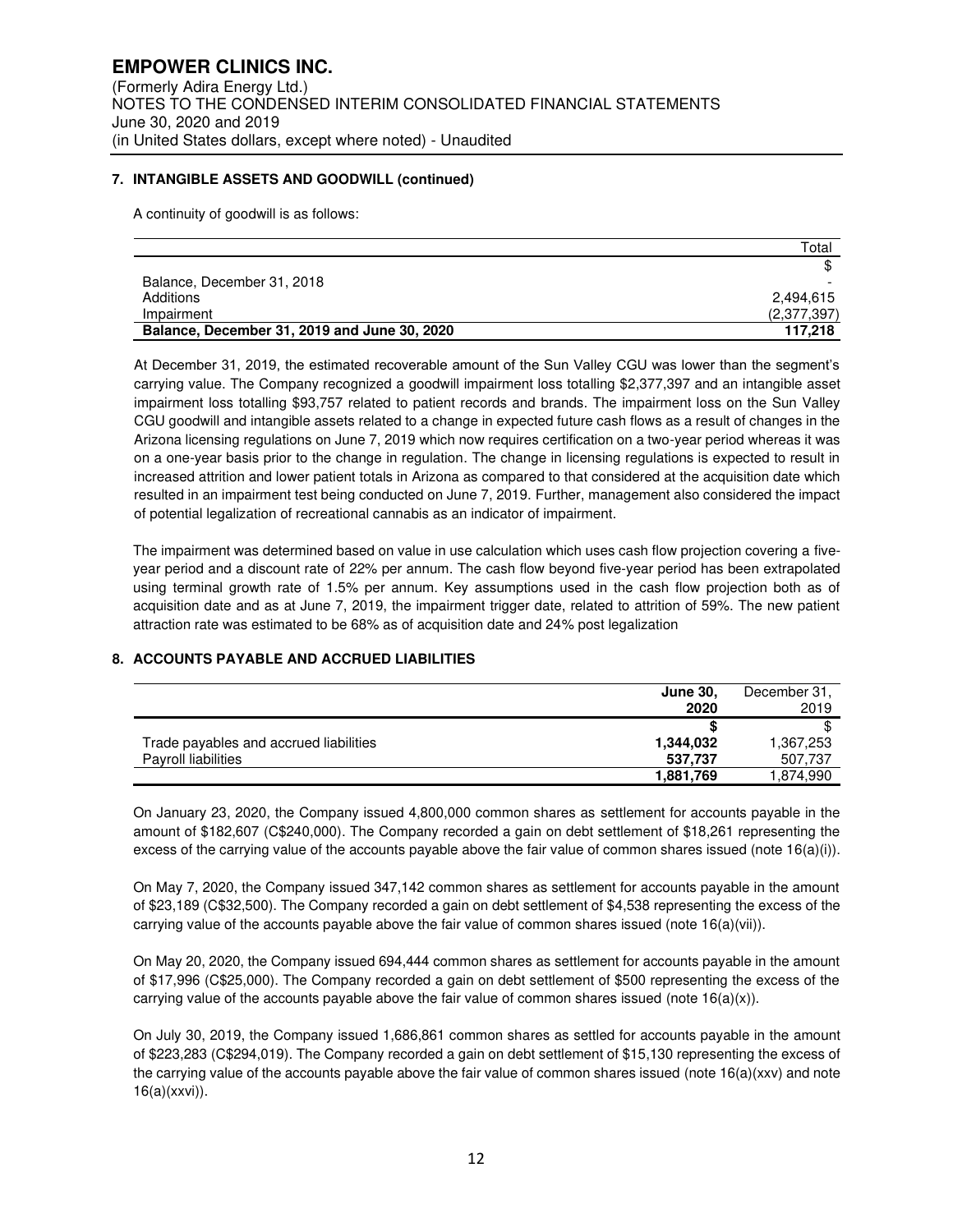# **EMPOWER CLINICS INC.**  (Formerly Adira Energy Ltd.) NOTES TO THE CONDENSED INTERIM CONSOLIDATED FINANCIAL STATEMENTS June 30, 2020 and 2019 (in United States dollars, except where noted) - Unaudited

# **9. NOTES PAYABLES**

|                                    | <b>June 30,</b><br>2020 | December 31,<br>2019 |
|------------------------------------|-------------------------|----------------------|
|                                    |                         |                      |
| Balance, beginning of period       | 969,891                 | 760,715              |
| Issue of notes payable $(b)(c)(d)$ |                         | 321,935              |
| Converted to shares (a)(b)         |                         | (186, 942)           |
| Realized foreign exchange gain     |                         | (2,267)              |
| Unrealized foreign exchange gain   | (17, 656)               | (10,916)             |
| Accretion expense                  | 26,470                  | 12,337               |
| Interest expense                   | 31,552                  | 75,029               |
| Balance, end of period             | 1,010,257               | 969,891              |
| Less: non-current portion          |                         |                      |
| <b>Current portion</b>             | 1,010,257               | 969,891              |

- a) On December 31, 2018, the Company issued a promissory note payable in the amount of \$150,449 (C\$205,000). This promissory note payable is due December 31, 2020 and will bear interest at 6% per annum. On April 2, 2019, the Company converted the promissory note plus \$1,984 (C\$2,652) of interest into 2,050,000 units of the Company consisting of one common share and one share purchase warrant. Each share purchase warrant entitles the holder to acquire one common share at an exercise price equal to \$0.14 (C\$0.19) (note  $16(a)(xv)$ ).
- b) On January 21, 2019, the Company issued a promissory note payable in the amount of \$33,842 (C\$45,000). This promissory note payable is due December 31, 2020 and bears interest at 6% per annum. On April 2, 2019, the Company converted the promissory note plus \$667 (C\$892) of interest into 450,000 units of the Company consisting of one common share and one share purchase warrant. Each share purchase warrant entitles the holder to acquire one common share at an exercise price equal to \$0.14 (C\$0.19) (note 16(a)(xv)).
- c) On April 30, 2019, the Company issued a promissory note payable in the amount of \$125,000. The promissory note is due July 31, 2019 and bears interest at a rate of 4% per annum (note 4). The Company was in default and extended the maturity date to August 31, 2020. The default resulted in a penalty of \$15,000 if the loan was not repaid in full by July 31, 2019 and an additional \$15,000 in the loan was not paid in full by August 31, 2019. During the three and six months ended June 30, 2020, the Company recorded interest expense of \$1,164 and \$1,937, respectively (three months and six months ended June 30, 2019 - \$nil and \$nil, respectively) with respect to the promissory note payable. As of the date of these financial statements, the note has not been repaid and the Company is in default.
- d) On October 1, 2019, the Company issued a promissory note payable in the amount of \$188,765 (C\$250,000). This promissory note payable is due April 1, 2020 and bears interest at 10% per annum. Pursuant to the issuance of the note payable the Company incurred transaction costs including an administrative charge of \$18,876 (C\$25,000) and an obligation to issue 150,000 common shares of the Company with a fair value of \$6,811. The note payable has been recognized at amortized cost of \$163,093 (C\$216,000). During the three and six months ended June 30, 2020, the Company recorded interest expense of \$4,547 and \$9,079, respectively and accretion expense of \$13,742 and \$26,470, respectively (2019 - \$nil and \$nil, respectively) with respect to the promissory note payable.

On May 20, 2020, the Company issued a total of 844,444 common shares of which 694,444 were to settle the administrative charge of \$18,876 (C\$25,000) and the remaining 150,000 common shares were to settle the obligation to issues shares of the Company (note  $16(a)(ix)$ ) and note  $16(a)(x)$ ). As of the date of these financial statements, the note has not been repaid and the Company is in default.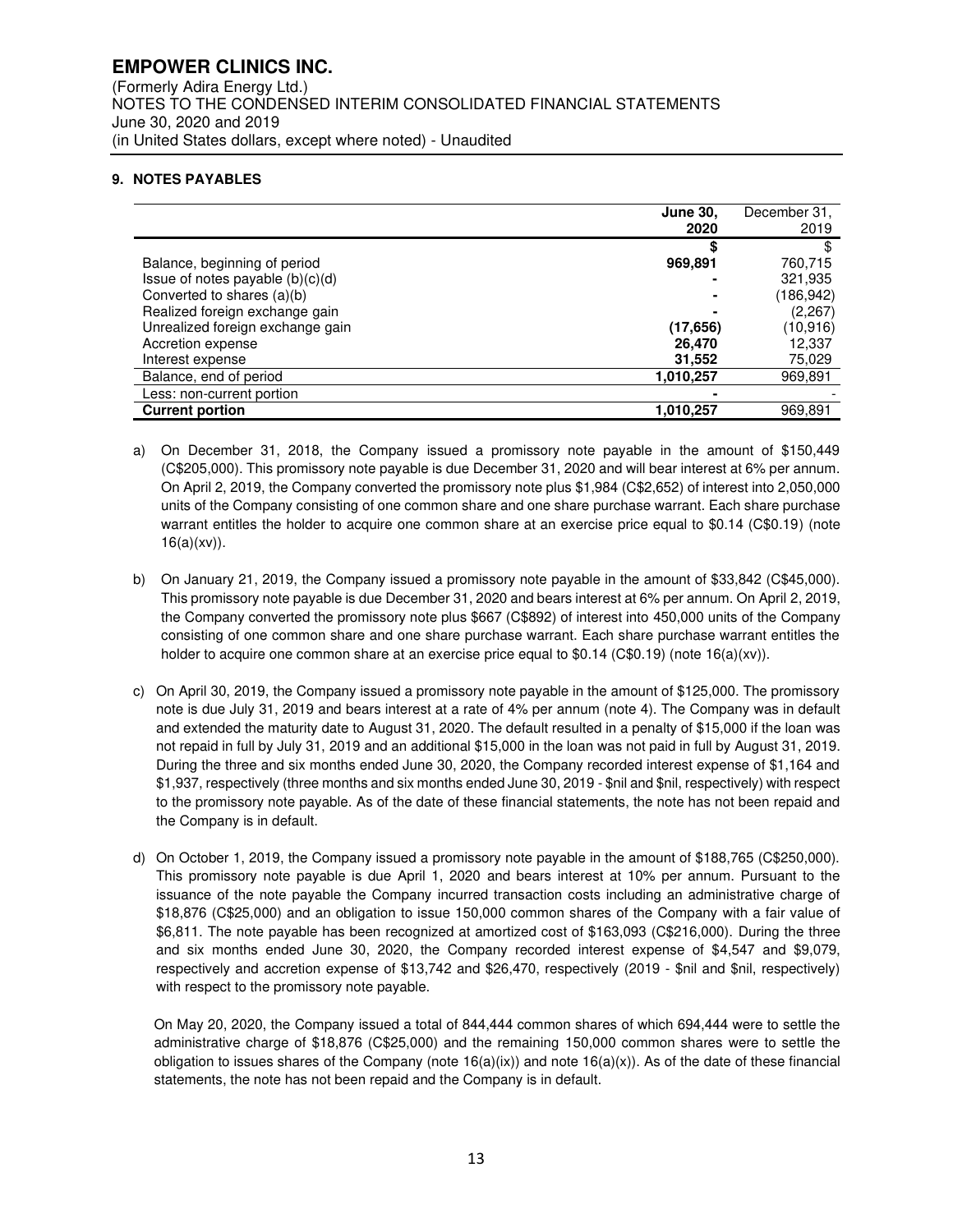# **10. CONVERTIBLE NOTES PAYABLE**

|                                         | <b>June 30,</b><br>2020 | December 31,<br>2019 |
|-----------------------------------------|-------------------------|----------------------|
|                                         |                         |                      |
| Balance, beginning of period            | 192,717                 |                      |
| Issue of notes payable                  |                         | 188,893              |
| Unrealized foreign exchange (gain) loss | (9,037)                 | 3,596                |
| Interest expense                        | 1.816                   | 228                  |
| Balance, end of period                  | 185,496                 | 192,717              |
| Less: non-current portion               |                         |                      |
| <b>Current portion</b>                  | 185,496                 | 192.717              |

On December 9, 2019, the Company issued a convertible promissory note payable in the amount of \$188,893 (C\$250,000). The convertible promissory note payable is due December 9, 2021 and bears interest at 2% per annum. The convertible promissory note is convertible at a share price equal to the closing share price on the date prior to conversion for total shares equal to the face value of the note divided by the closing share price. As the settlement is fixed at the face value of the obligation the Company has determined that the conversion option has \$nil value.

# **11. SECURED LOAN PAYABLE**

On June 12, 2015, the Company, through its wholly owned subsidiary EHC, acquired all of the assets of Presto in consideration for the assumption by the Company of Presto's liability to Bayview Equities Ltd (the "Secured Party") in the amount of \$550,000 plus accrued interest of \$35,893. The liability is secured by a grant to the Secured Party of a security interest in all the assets of EHC. The liability bears interest at 6% per annum and is due upon demand.

|                              | <b>June 30,</b><br>2020 | December 31,<br>2019 |
|------------------------------|-------------------------|----------------------|
|                              |                         |                      |
| Balance, beginning of period | 761,711                 | 717,460              |
| Interest                     | 23.075                  | 44,251               |
| Balance, end of period       | 784.786                 | 761.711              |

# **12. CONVERTIBLE DEBENTURES**

Convertible debentures consist of the following:

|                                                            | <b>June 30,</b> | December 31, |
|------------------------------------------------------------|-----------------|--------------|
|                                                            | 2020            | 2019         |
|                                                            | æ               |              |
| Balance, beginning of period                               | 427,320         | 274,466      |
| Proceeds from Issuance of convertible debentures (a)(b)(c) |                 | 753,491      |
| Amount allocated to conversion option $(a)(b)(c)$          |                 | (753, 491)   |
| Amount converted to units(a)(b)(c)                         | (727,375)       |              |
| Unrealized foreign exchange (gain) loss                    | (34,158)        | 5,564        |
| Interest expense                                           | 15,587          | 45.112       |
| Accretion expense                                          | 318,626         | 102,178      |
| Balance, end of period                                     |                 | 427,320      |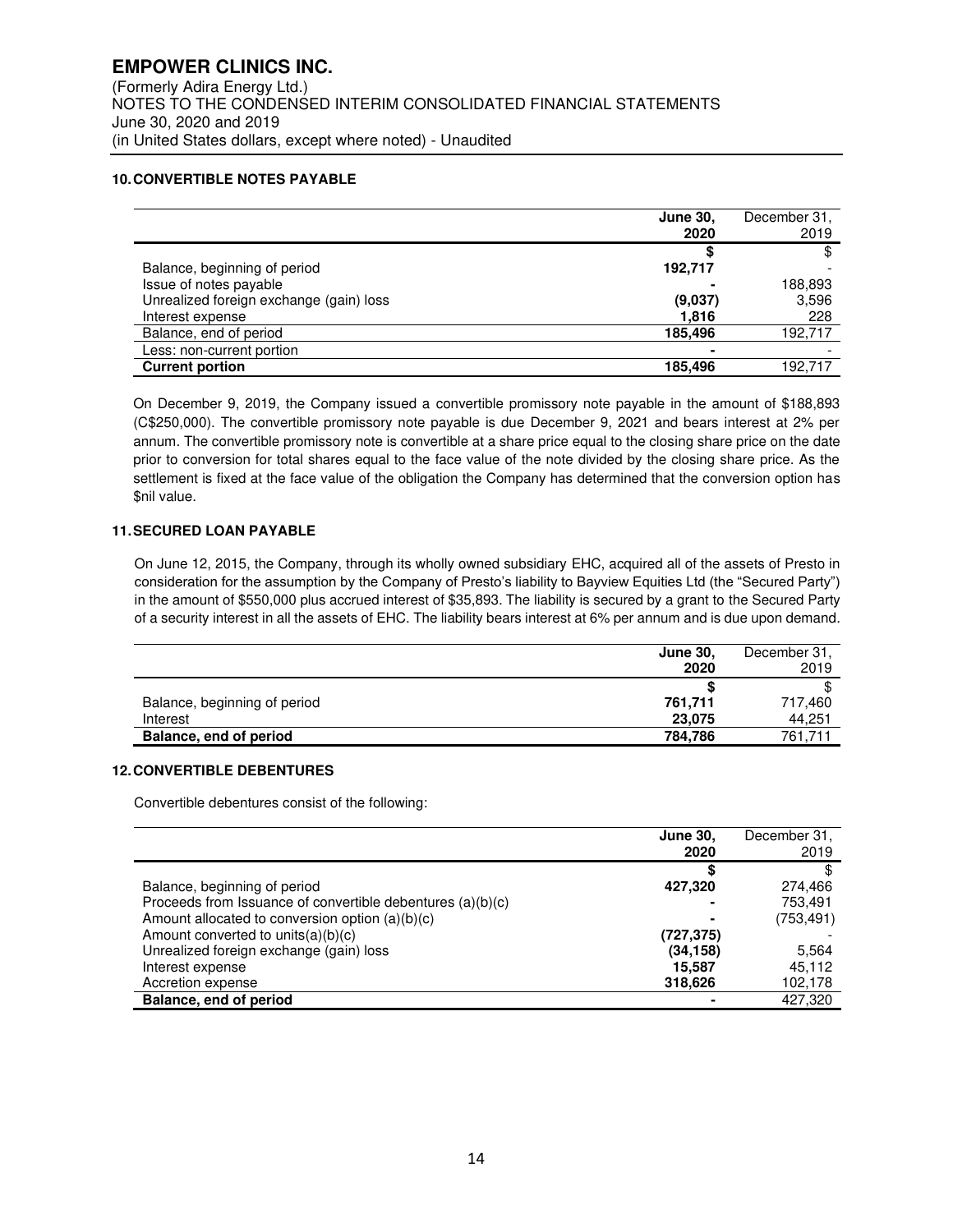#### **12. CONVERTIBLE DEBENTURES (continued)**

Conversion feature consists of the following:

|                                                    | <b>June 30,</b> | December 31, |
|----------------------------------------------------|-----------------|--------------|
|                                                    | 2020            | 2019         |
|                                                    |                 |              |
| Balance, beginning of period                       | 2.795           | 22.565       |
| Amount allocated to conversion option (b)(c)       |                 | 753.491      |
| Amount converted to units (b)                      | -               | (189, 735)   |
| Gain on change in fair value of conversion feature | (2,795)         | (583,526)    |
| Balance, end of period                             |                 | 2.795        |

Fair value of the conversion feature is based on the following assumptions for the Black-Scholes option pricing on the respective grant dates:

| Grant Date         | Expected<br>Life (years) | Unit Price           | Expected<br>Volatility | Risk-Free<br>Rate |    | <b>Grant Date Fair</b><br>Value |
|--------------------|--------------------------|----------------------|------------------------|-------------------|----|---------------------------------|
| March 1, 2017      |                          | \$0.0056 (C\$0.0075) | 100.0%                 | 0.76%             | \$ | 662.061                         |
| June 26, 2017      |                          | \$0.0056 (C\$0.0075) | 100.0%                 | $0.76\%$          | \$ | 82,332                          |
| July 31, 2017      |                          | \$0.0056 (C\$0.0075) | 100.0%                 | 0.76%             | S  | 72,831                          |
| July 31, 2017      |                          | \$0.0056 (C\$0.0075) | 100.0%                 | 0.76%             | S  | 169.959                         |
| July 31, 2017      |                          | \$0.0056 (C\$0.0075) | 100.0%                 | 0.76%             | S  | 34,832                          |
| August 22, 2017    |                          | \$0.0056 (C\$0.0075) | 100.0%                 | 0.76%             | S  | 25,332                          |
| September 27, 2018 |                          | $$0.14$ (C\$0.18)    | 100.0%                 | 1.85%             | S  | 172,386                         |
| April 2, 2019      |                          | \$0.20(C\$0.27)      | 100.0%                 | 1.57%             | S  | 599,460                         |
| May 3, 2019        |                          | \$0.24 (C\$0.32)     | 100.0%                 | 1.67%             | S  | 154.031                         |

Fair value of the conversion feature is based on the following assumptions for the Black-Scholes option pricing on the respective revaluation dates:

|                   | Expected     |                  | Expected   | Risk-Free | <b>Reporting Date</b> |
|-------------------|--------------|------------------|------------|-----------|-----------------------|
| Reporting Date    | Life (years) | Jnit Price       | Volatilitv | Rate      | Fair Value            |
| December 31, 2019 | 0.25-0.34    | \$0.03 (C\$0.04) | 100.0%     | .71%      | 2.795                 |

Expected dividend yield is 0% for all measurement dates.

a) On September 27, 2018, the Company raised \$442,437 (C\$575,060) through the issue of convertible debentures, expiring on September 27, 2019. The holder may at any time during the term of the convertible debenture convert all or part into units of the Company consisting of one common share and one share purchase warrant. Each warrant entitles the holder to acquire one common share at an exercise price equal to \$0.14 (C\$0.19). The fair value of the conversion feature at the grant date was estimated at \$172,386 using the Black-Scholes option pricing model. A total of \$57,791 (C\$75,060) was converted to 422,678 units on December 14, 2018. The fair value assigned to the conversion feature was at \$nil and the fair value assigned to the debt component was \$18,990 on the conversion date.

A total of \$356,720 (C\$500,000) and accrued interest of \$42,180 (C\$56,376) was converted to 6,129,030 units on May 7, 2020. The fair value assigned to the conversion feature was at \$nil and the fair value assigned to the debt and interest component was \$406,233 on the conversion date (note 16(a)(vii)).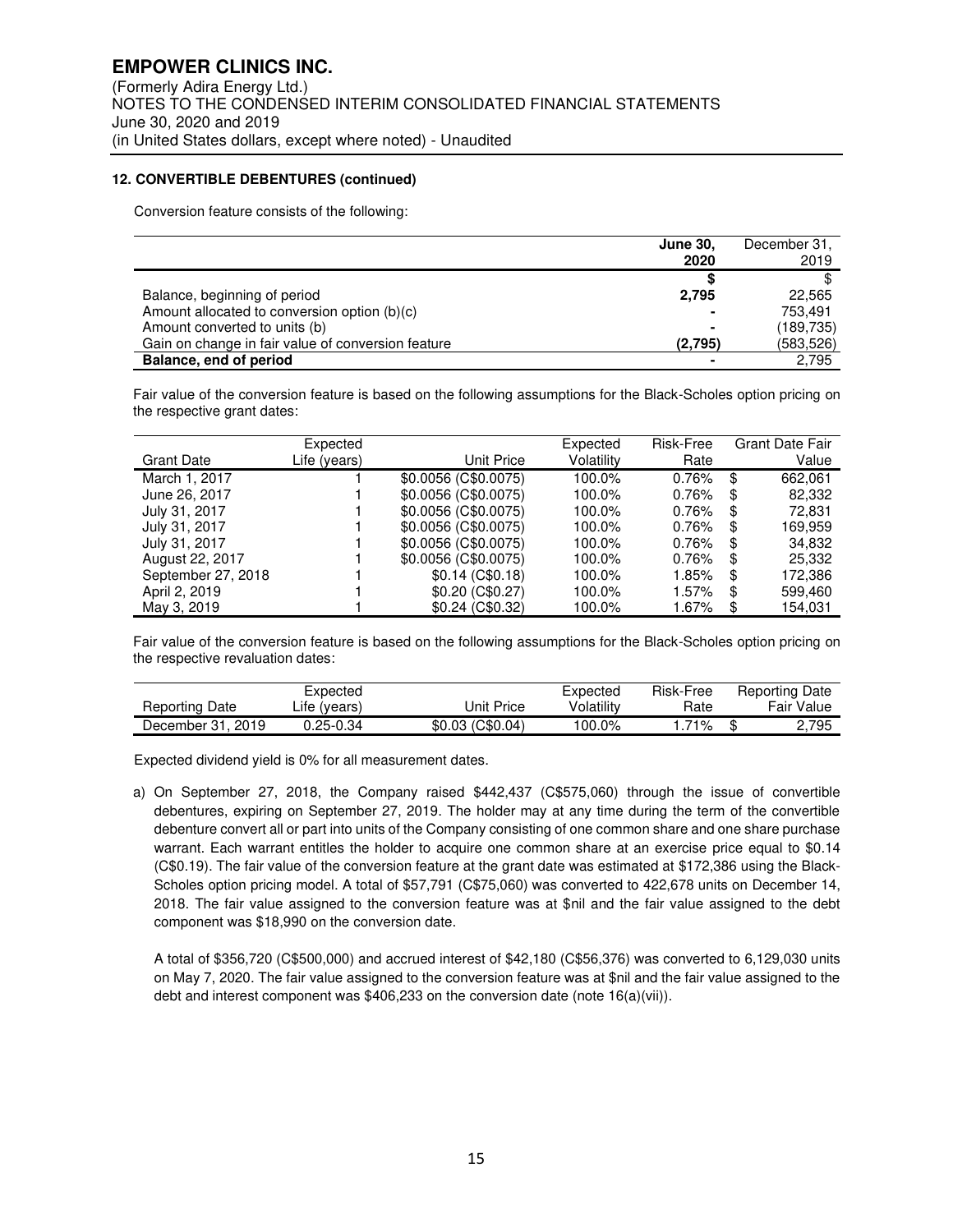# **12. CONVERTIBLE DEBENTURES (continued)**

b) On April 2, 2019, the Company raised \$599,460 (C\$799,500) through the issue of convertible debentures, expiring on April 2, 2020. The Company incurred transaction costs of \$55,669 (C\$74,285) comprised of 40,000 common shares issued to agents with a fair value of \$0.14 (C\$0.20), based on share price on the date of issuance, for consideration of \$5,995 (C\$8,000) (Note 18(a)), 295,590 share purchase warrants issued to agents with an exercise price of \$0.12 (C\$0.16) and a fair value of \$21,305 (Note 18(c)) and cash of \$28,369 (C\$37,855). As part of the debenture financing, the Company also issued 295,590 share purchase warrants to agents. The share purchase warrants have an exercise price of \$0.12 (C\$0.16) and expire on April 2, 2021 (note 18(c)). The holder may at any time during the term of the convertible debenture convert all or part into units of the Company consisting of one common share and one share purchase warrant. Each warrant entitles the holder to acquire one common share at an exercise price equal to \$0.16 (C\$0.21). The fair value of the conversion feature at the grant date was estimated at \$599,460 using the Black-Scholes option pricing model.

During the year ended December 31, 2019, \$326,210 (C\$432,000) was converted into 3,991,524 units of the Company consisting of one common share and one share purchase warrant (Note 17(a)). The cumulative fair value assigned to the conversion feature was at \$189,735 and the fair value assigned to the debt component was \$nil on the respective conversion dates (note 16(a)(xxvii - xxxi)).

On April 7, 2020, pursuant to the conversion of convertible debentures with a face value of \$268,554 (C\$367,500) and accrued interest of \$16,113 (C\$22,050), the Company issued 3,541,366 units. Each unit is comprised of one common share and one common share purchase warrant. The cumulative fair value assigned to the conversion feature was at \$nil and the fair value assigned to the debt and interest component was \$258,839 on the conversion date (note 16(a)(iv)).

c) On May 3, 2019, the Company raised \$154,031 (C\$207,270) through the issue of convertible debentures, expiring on September 27, 2019. The holder may at any time during the term of the convertible debenture convert all or part into units of the Company consisting of one common share and one share purchase warrant. Each warrant entitles the holder to acquire one common share at an exercise price equal to \$0.16 (C\$0.21). The fair value of the conversion feature at the grant date was estimated at \$154,031 using the Black-Scholes option pricing model.

On April 8, 2020, pursuant to the conversion of convertible debentures with a face value of \$147,691 (C\$207,270) and accrued interest of \$8,254 (C\$11,584), the Company issued 1,989,588 units. Each unit is comprised of one common share and one common share purchase warrant. The cumulative fair value assigned to the conversion feature was at \$nil and the fair value assigned to the debt and interest component was \$62,301 on the conversion date (note  $16(a)(v)$ ).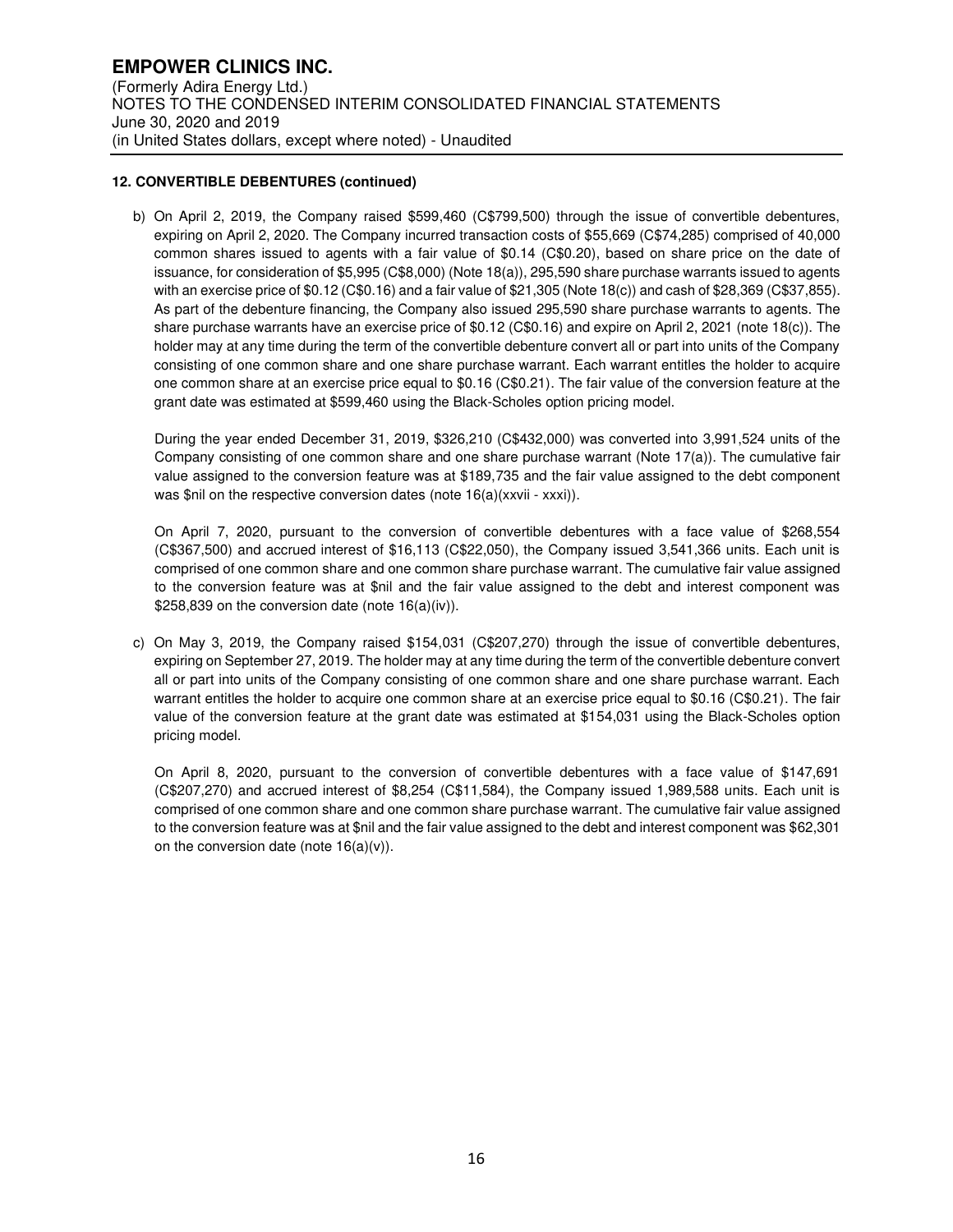# **13. LEASE LIABILITY**

The lease liability consists of the following:

|                            | Empower   | Sun Valley | <b>CBD</b> extraction |            |
|----------------------------|-----------|------------|-----------------------|------------|
|                            | clinics   | clinics    | facility              | Total      |
|                            |           | \$         | \$                    | \$         |
| Balance, December 31, 2018 |           |            |                       |            |
| Adoption of IFRS 16        | 138.444   |            |                       | 138.444    |
| Additions                  | 23,006    | 431,544    | 406,263               | 860,813    |
| Interest expense           | 4.318     | 13.404     | 7.955                 | 25.677     |
| Payments                   | (64, 681) | (112,798)  | (26,233)              | (203, 712) |
| Termination of leases      | (86,326)  |            |                       | (86,326)   |
| Balance, December 31, 2019 | 14,761    | 332,150    | 387,985               | 734,896    |
| Interest expense           | 373       | 9,010      | 11,103                | 20,486     |
| Payments                   | (6.090)   | (86,037)   | (30, 938)             | (123,065)  |
| Balance, June 30, 2020     | 9.044     | 255,123    | 368,150               | 632,317    |
| Less: non-current portion  |           | 116,649    | 325,199               | 441,848    |
| <b>Current portion</b>     | 9,044     | 138,474    | 42,951                | 190.469    |

During the six months ended June 30, 2020, the Company recognized an expense of \$31,662 with respect to shortterm and low value leases.

# **14. LOAN PAYABLE**

On May 27, 2020, the Company received a Canadian Emergency Business Account ("CEBA") loan in the amount of \$29,615 (C\$40,000). The loan bears no interest and matures on December 31, 2022.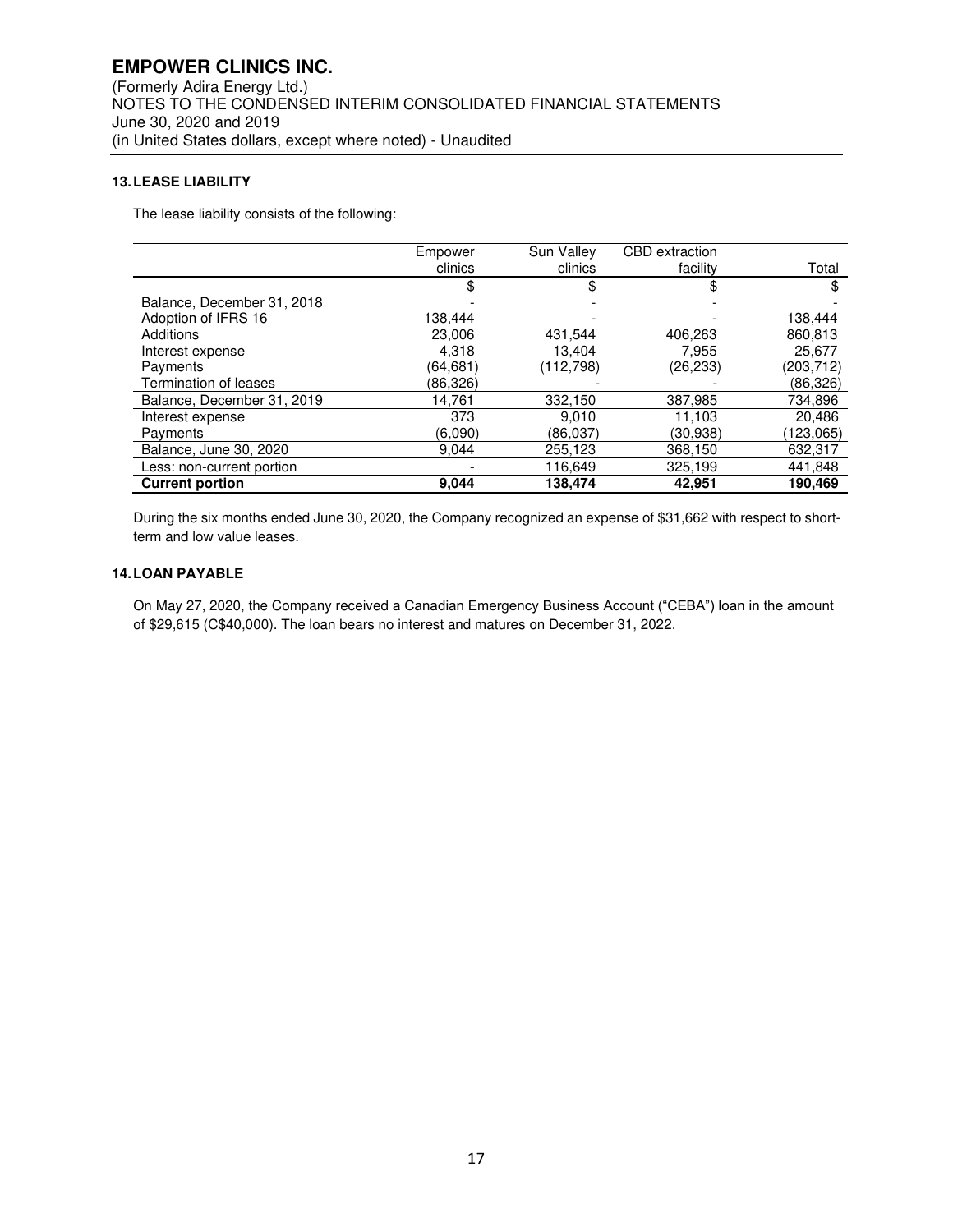# **15. WARRANT LIABILITY**

The warrants are classified as a financial instrument under the principles of IFRS 9, as the exercise price is in Canadian dollars while the functional currency of the Company is the US dollar. Accordingly, warrants are remeasured to fair value at each reporting date with the change in fair value charged to change in fair value of warrant liability.

|                                           |                    | Exercise          | Warrants       | Warrant     |
|-------------------------------------------|--------------------|-------------------|----------------|-------------|
| Issuance                                  | <b>Expiry Date</b> | Price             | Outstanding    | Liability   |
|                                           |                    |                   | #              | \$          |
|                                           |                    | C\$0.36           |                |             |
| As at December 31, 2018                   |                    | \$0.28            | 14,894,898     | 106,172     |
|                                           |                    | C\$0.36           |                |             |
| Expiry                                    | October 22, 2019   | \$0.28            | (2,000,000)    |             |
|                                           | October 22, 2019   | C\$0.36<br>\$0.28 | (517, 132)     |             |
| Expiry                                    |                    | C\$0.19           |                |             |
| Expiry                                    | December 14, 2020  | \$0.14            | (312,903)      |             |
|                                           |                    | C\$0.36           |                |             |
| Exercise <sup>(1)</sup>                   | June 11, 2019      | \$0.28            | (422, 678)     | (18, 847)   |
|                                           |                    | C\$0.16           |                |             |
| Shares issued (2)                         | April 2, 2021      | \$0.12            | 21,115,000     | 1,521,921   |
|                                           |                    | C\$0.16           |                |             |
| Shares issued (3)                         | May 3, 2021        | \$0.12            | 5,762,500      | 429,109     |
|                                           |                    | C\$0.16           |                |             |
| Convertible Debt Conversion (4)           | July 22, 2021      | \$0.12            | 1,018,245      | 42,749      |
|                                           |                    | C\$0.16           |                |             |
| Convertible Debt Conversion (5)           | August 12, 2021    | \$0.12            | 928,817        | 33,745      |
|                                           |                    | C\$0.16           |                |             |
| Convertible Debt Conversion (6)           | August 19, 2021    | \$0.12            | 929,864        | 28,973      |
|                                           |                    | C\$0.16           |                |             |
| Convertible Debt Conversion (7)           | August 26, 2021    | \$0.12            | 909,090        | 23,992      |
|                                           |                    | C\$0.16           |                |             |
| Convertible Debt Conversion (8)           | September 13, 2021 | \$0.12<br>C\$0.16 | 102,696        | 1,800       |
| Convertible Debt Conversion (9)           | September 20, 2021 | \$0.12            | 102,812        | 2,479       |
|                                           |                    | C\$0.31           |                |             |
| Marketing services agreement (10)         | September 22, 2022 | \$0.24            | 3,746,080      |             |
|                                           |                    |                   |                | (2,065,781) |
| Change in fair value of warrant liability |                    |                   |                |             |
| As at December 31, 2019                   |                    |                   | 46,257,289     | 106,312     |
|                                           |                    | C\$0.39           |                |             |
| Expiry                                    | April 23, 2020     | \$0.29            | (11, 642, 183) |             |
| Convertible Debt Conversion (11)          |                    | C\$0.16           |                |             |
|                                           | April 7, 2022      | \$0.12<br>C\$0.16 | 3,541,366      | 54,189      |
| Convertible Debt Conversion (12)          | April 8, 2022      | \$0.12            | 1,989,588      | 30,433      |
|                                           |                    | C\$0.19           |                |             |
| Convertible Debt Conversion (13)          | May 7, 2021        | \$0.14            | 6,129,030      | 42,429      |
|                                           |                    | C\$0.10           |                |             |
| Shares issued (14)                        | April 16, 2022     | \$0.07            | 16,325,000     | 249,370     |
| Change in fair value of warrant liability |                    |                   |                | (39, 932)   |
|                                           |                    |                   |                |             |
| As at June 30, 2020                       |                    |                   | 62,600,090     | 442,801     |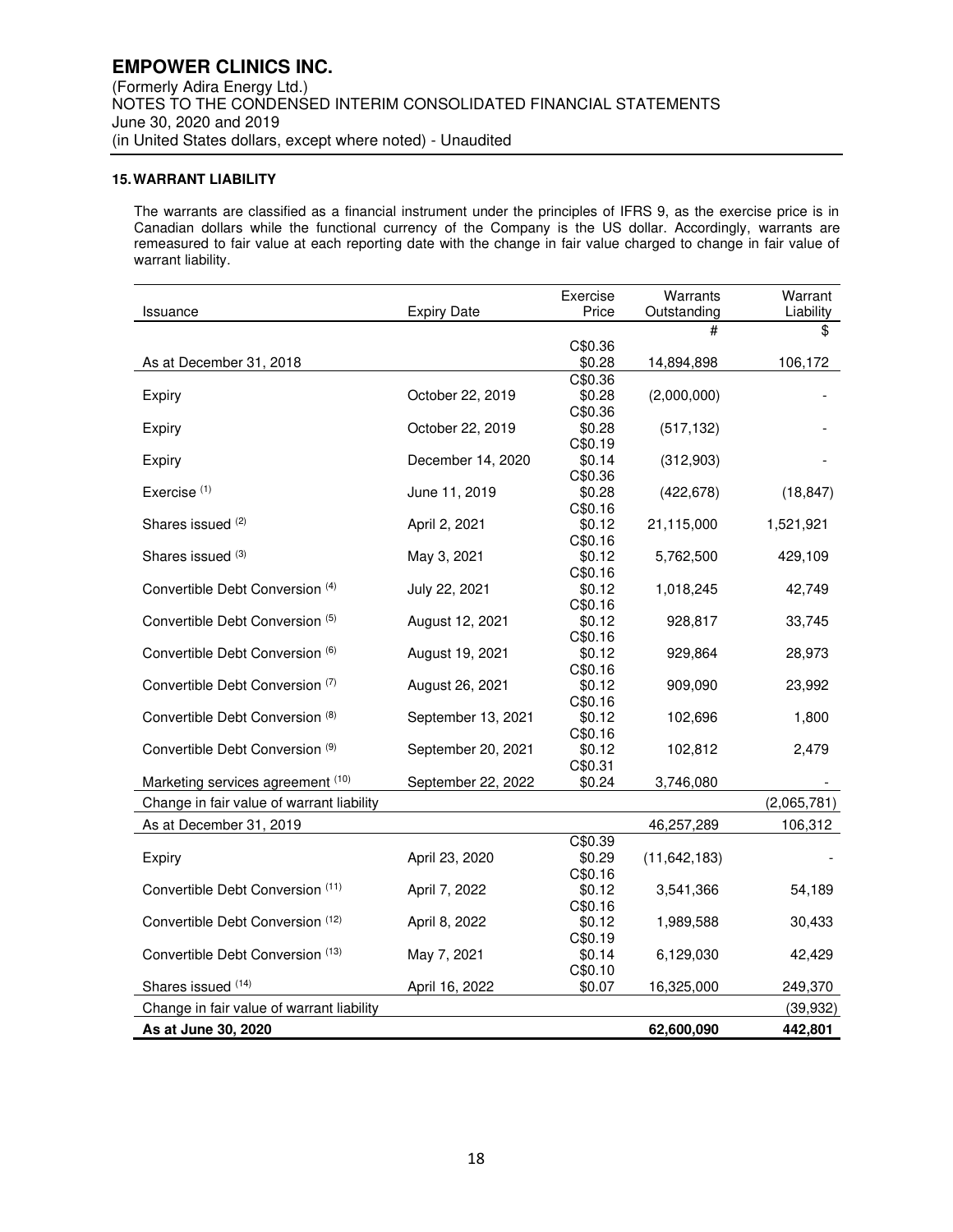#### **15. WARRANT LIABILITY (continued)**

- (1) On December 14, 2018, the Company issued 422,678 units; consisting of 422,678 common shares and 422,678 common share purchase warrants.
- $(2)$  On April 2, 2019, the Company issued 21,115,000 units; each consists of one common share and one common share purchase warrant (note 16(a)(viii)). The warrants expire April 2, 2021.
- $(3)$  On May 3, 2019, the Company issued 5,762,500 units; each consists of one common share and one common share purchase warrant (note  $16(a)(x)$ ). The warrants expire May 3, 2021.
- (4) On July 22, 2019, pursuant to the conversion of convertible debentures, the Company issued 1,018,245 units; consisting of 1,018,245 common shares and 1,018,245 common share purchase warrant (note 16(a)(xvi)). The warrants expire July 22, 2021.
- (5) On August 12, 2019, pursuant to the conversion of convertible debentures, the Company issued 928,817 units; consisting of 928,817 common shares and 928,817 common share purchase warrant (note  $16(a)(xx)$ ). The warrants expire August 12, 2021.
- (6) On August 19, 2019, pursuant to the conversion of convertible debentures, the Company issued 949,864 units; consisting of 949,864 common shares and 949,864 common share purchase warrant (note 16(a)(xxi)). The warrants expire August 19, 2021.
- $(7)$  On August 26, 2019, pursuant to the conversion of convertible debentures, the Company issued 909,090 units; consisting of 909,090 common shares and 909,090 common share purchase warrant (note 16(a)(xxii). The warrants expire August 26, 2021.
- $(8)$  On September 13, 2019, pursuant to the conversion of convertible debentures, the Company issued 102,696 units; consisting of 102,696 common shares and 102,696 common share purchase warrant (note 16(a)(xxiii)). The warrants expire September 13, 2021.
- (9) On September 30, 2019, pursuant to the conversion of convertible debentures, the Company issued 102,812 units; consisting of 102,812 common shares and 102,812 common share purchase warrant (note 16(a)(xxiv). The warrants expire September 20, 2021.
- (10) On July 30, 2019, pursuant to a prior marketing services agreement entered into on September 10, 2017, the Company issued 3,746,080 common share purchase warrants. Each warrant entitles the holder to acquire one common share at a price of C\$0.31 (\$0.24) for a period of thirty-seven months following the date of issuance.
- (11) On April 7, 2020, pursuant to the conversion of convertible debentures, the Company issued 3,541,366 units; consisting of 3,541,366 common shares and 3,541,366 common share purchase warrant (note 16(a)(iv)). The warrants expire April 7, 2022.
- (12) On April 8, 2020, pursuant to the conversion of convertible debentures, the Company issued 1,989,588 units; consisting of 1,989,588 common shares and 1,989,588 common share purchase warrant (note 16(a)(v)). The warrants expire April 8, 2022.
- (13) On May 7, 2020, pursuant to the conversion of convertible debentures, the Company issued 6,129,030 units; consisting of 6,129,030 common shares and 6,129,030 common share purchase warrant (note 16(a)(vii)). The warrants expire May 7, 2021.
- (14) On April 16, 2020, the Company issued 16,325,000 units; each consists of one common share and one common share purchase warrant (note 16(a)(vi)). The warrants expire April 16, 2022.

#### **16. EQUITY**

#### **a) Authorized share capital**

Unlimited number of common shares without nominal or par value.

At June 30, 2020, there were 176,325,875 issued and outstanding common shares (December 31, 2019 – 137,697,430). The Company does not currently pay dividends and entitlement will only arise upon declaration.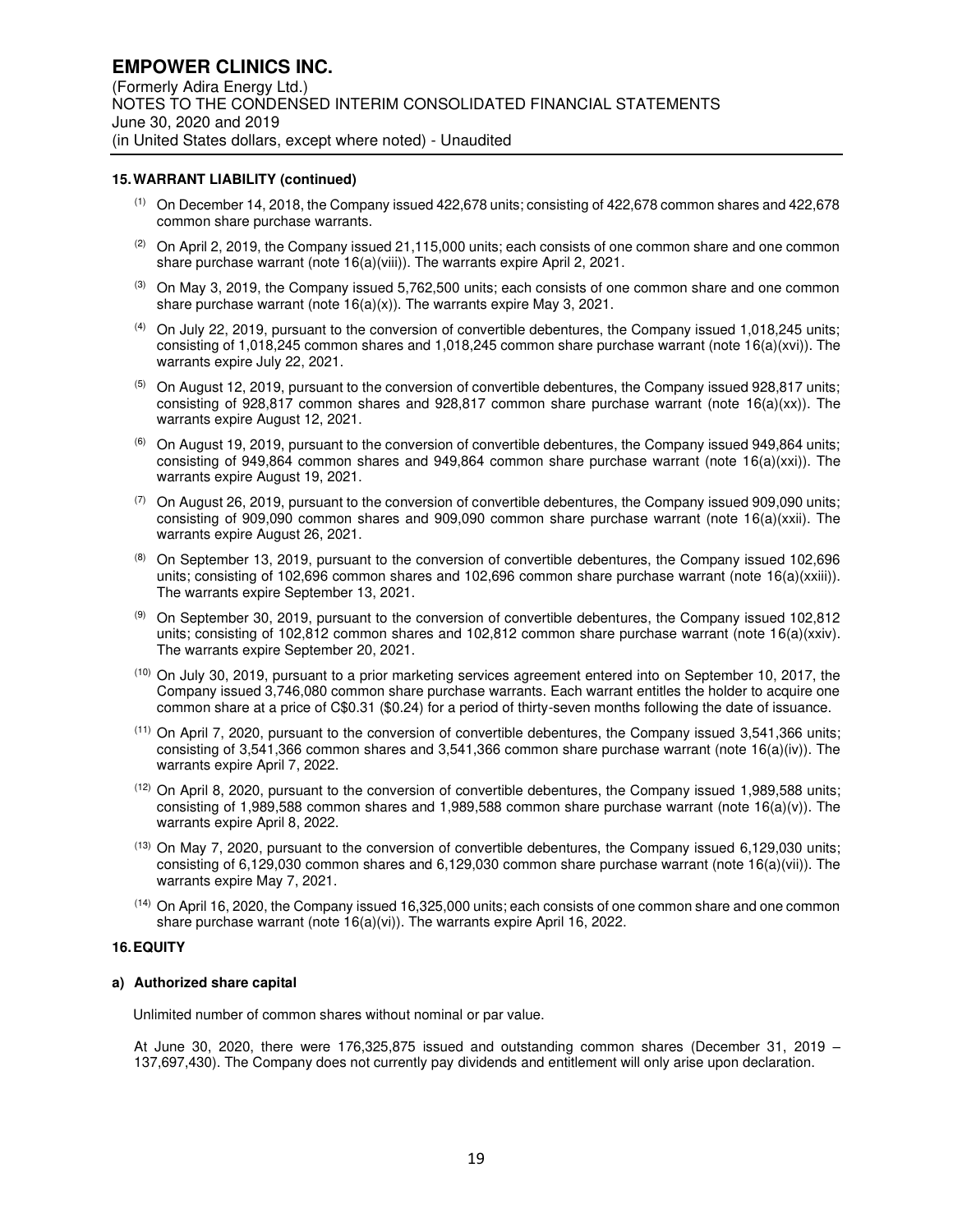A continuity of share capital is as follows:

|                                      |                             | Number of   |               |            |                       |
|--------------------------------------|-----------------------------|-------------|---------------|------------|-----------------------|
|                                      |                             | Common      | Total         | Warrant    | Share                 |
| Issuance                             | Note                        | Shares      | Consideration | Liability  | Capital               |
|                                      |                             | #           | \$            | \$         | \$                    |
| Balance, December 31, 2018           |                             | 77,847,598  |               |            | 5,401,024             |
| Share issued for Sun Valley          |                             |             |               |            |                       |
| acquisition                          | (xvi)                       | 22,409,425  | 2,143,566     |            | 2,143,566             |
| Share issued for cash                | (xy)(xvii)<br>(xviii)(xxiv) | 24,452,500  | 1,829,866     | 1,773,993  | 55,873                |
| Share issued for conversion of       |                             |             |               |            |                       |
| notes payable                        | (xv)                        | 2,500,000   | 184,291       | 177,037    | 7,254                 |
| Shares issued for convertible        | (xxiii)(xxvii)              |             |               |            |                       |
| debentures                           | (xx)(xxx)                   |             |               |            |                       |
|                                      | (xxxi)                      | 3,991,524   | 189,735       | 133,738    | 55,997                |
| Shares issued for compensation       | (xx)(xxii)                  | 7,400,000   | 304,721       |            | 304,721               |
| Shares issued for services           | (xiii)                      | 1,500,000   | 257,041       |            | 257,041               |
| Shares issued for settlement of      | (xiii)(xxx)                 |             |               |            |                       |
| accounts payable<br>Shares cancelled | (xxvi)                      | 1,686,861   | 208,153       |            | 208,153<br>(669, 236) |
| Shares cancelled and to be           | (xii)(xi)(xxii)             | (4,657,553) |               |            |                       |
| reissued                             | (xi)                        |             | (15, 239)     |            | (15, 239)             |
| Shares issued for exercise of        |                             |             |               |            |                       |
| warrants                             | (xiv)                       | 431,075     | 42,440        | (18, 847)  | 61,287                |
| Shares issued to agents              | (xix)(xviii)                | 136,000     | 20,255        |            | 20,255                |
| Share issue costs                    |                             |             |               |            | (3,386)               |
| Balance, December 31, 2019           |                             | 137,697,430 |               |            | 7,827,310             |
| Shares issued to former CEO          | (iii)                       | 651,875     | 15,239        |            | 15,239                |
| Shares issued to settle accounts     |                             |             |               |            |                       |
| payable                              | (i)(viii)(x)                | 5,841,586   | 200,493       |            | 200,493               |
| Shares issued for compensation       |                             |             | 95,874        |            | 95,874                |
| Shares issued for services           | (ii)                        | 4,000,000   | 105,327       |            | 105,327               |
| Shares issued for cash               | (vi)                        | 16,325,000  | 462,399       | (249, 370) | 213,029               |
| Shares issued for conversion of      |                             |             |               |            |                       |
| debentures                           | (iv)(v)(vii)                | 11,659,984  | 727,375       | (127,053)  | 600,322               |
| Obligation to issue shares           | (ix)                        | 150,000     | 6,811         |            | 6,811                 |
| Share issue costs                    |                             |             | (2,796)       |            | (2,796)               |
| <b>Balance, June 30, 2020</b>        |                             | 176,325,875 |               |            | 9,061,609             |

The Company had the following common share transactions during the six months ended June 30, 2020:

- i. On January 23, 2020, the Company issued 4,800,000 common shares for \$0.03 (C\$0.045) per common share for total fair value consideration of \$164,346 (C\$216,000) as settlement of accounts payable in the amount of \$182,607 (C\$240,000) resulting in a gain on debt settlement of \$18,261 (note 8).
- ii. On February 11, 2020, the Company issued 4,000,000 common shares for \$0.03 (C\$0.035) per common share for total fair value consideration of \$105,327 (C\$140,000) for marketing services.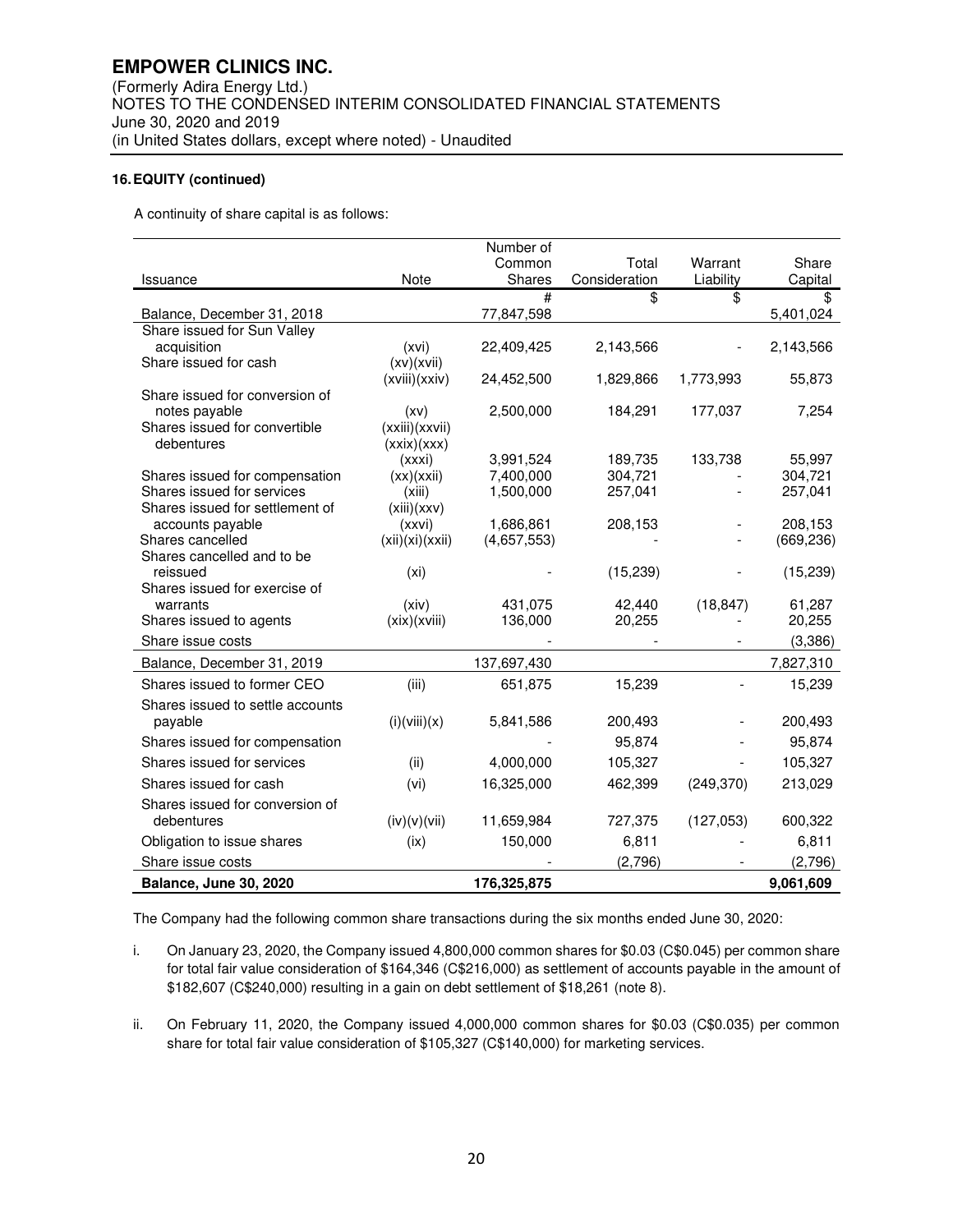- iii. On March 11, 2020, pursuant to the incorrect cancellation of common shares of the former CEO, the Company issued 651,875 common shares.
- iv. On April 7, 2020, pursuant to the conversion of convertible debentures with a face value of \$268,554 (C\$367,500) and accrued interest of \$16,113 (C\$22,050), the Company issued 3,541,366 common shares and 3,541,366 common share purchase warrants. Each warrant entitles the holder to acquire one common share at a price of \$0.07 (C\$0.10) for a period of two years following the closing date of the conversion. At the date of the conversion, the conversion feature was valued at \$nil and the debt was valued at \$258,839. Consideration of \$54,189 was recorded to warrant liability and the residual amount of \$204,650 was recorded to issued capital.
- v. On April 8, 2020, pursuant to the conversion of convertible debentures with a face value of \$147,691 (C\$207,270) and accrued interest of \$8,254 (C\$11,584), the Company issued 1,989,588 common shares and 1,989,588 common share purchase warrants. Each warrant entitles the holder to acquire one common share at a price of \$0.07 (C\$0.10) for a period of two years following the closing date of the conversion. At the date of the conversion, the conversion feature was valued at \$nil and the debt was valued at \$62,301. Consideration of \$30,431 was recorded to warrant liability and the residual amount of \$31,870 was recorded to issued capital.
- vi. On April 16, 2020, pursuant to a private placement financing, the Company issued 16,325,000 units for \$0.03 (C\$0.40) per unit for gross proceeds of \$462,400 (C\$653,000) comprised of cash of \$219,300 (C\$313,000) and the settlement of accounts payable in the amount of \$243,100 (C\$340,000). Each unit is comprised of one common share and one common share purchase warrant. Each warrant entitles the holder to acquire one common share at a price of \$0.07 (C\$0.10) per share for a period of twenty-four months following the closing date of the financing (note 13). Share issue costs included cash payments of \$1,714 (C\$2,400) and the issuance of 60,000 share purchase warrants valued at \$1,082 using the Black-Scholes option pricing model with the following assumptions: a two year expected average life, share price of \$0.04 (C\$0.05); 100% volatility; risk-free interest rate of 0.34%; and an expected dividend yield of 0%. Consideration of \$249,370 was recorded to warrant liability and the residual amount of \$213,029 was recorded to issued capital.
- vii. On May 7, 2020, pursuant to the conversion of convertible debentures with a face value of \$356,720 (C\$500,000) and accrued interest of \$42,180 (C\$56,376), the Company issued 3,064,515 common shares and 3,064,515 common share purchase warrants. Each warrant entitles the holder to acquire one common share at a price of \$0.09 (C\$0.12) for a period of one year following the closing date of the conversion. At the date of the conversion, the conversion feature was valued at \$nil and the debt was valued at \$406,233. Consideration of \$42,433 was recorded to warrant liability and the residual amount of \$363,802 was recorded to issued capital.
- viii. On May 7, 2020, the Company issued 347,142 common shares for \$0.06 (C\$0.09) per common share for total fair value consideration of \$18,651 (C\$27,767) as settlement of accounts payable in the amount of \$23,189 (C\$32,500) resulting in a gain on debt settlement of \$4,538 (note 8).
- ix. On May 20, 2020, pursuant to the issuance of a promissory note payable in the amount of \$188,765 (C\$250,000) (note 9(c)), the Company settled its obligation to issues 150,000 common shares.
- x. On May 20, 2020, the Company issued 694,444 common shares for \$0.03 (C\$0.04) per common share for total fair value consideration of \$17,496 (C\$25,000) as settlement of accounts payable in the amount of \$17,996 (C\$25,000) resulting in a gain on debt settlement of \$500 (note 8).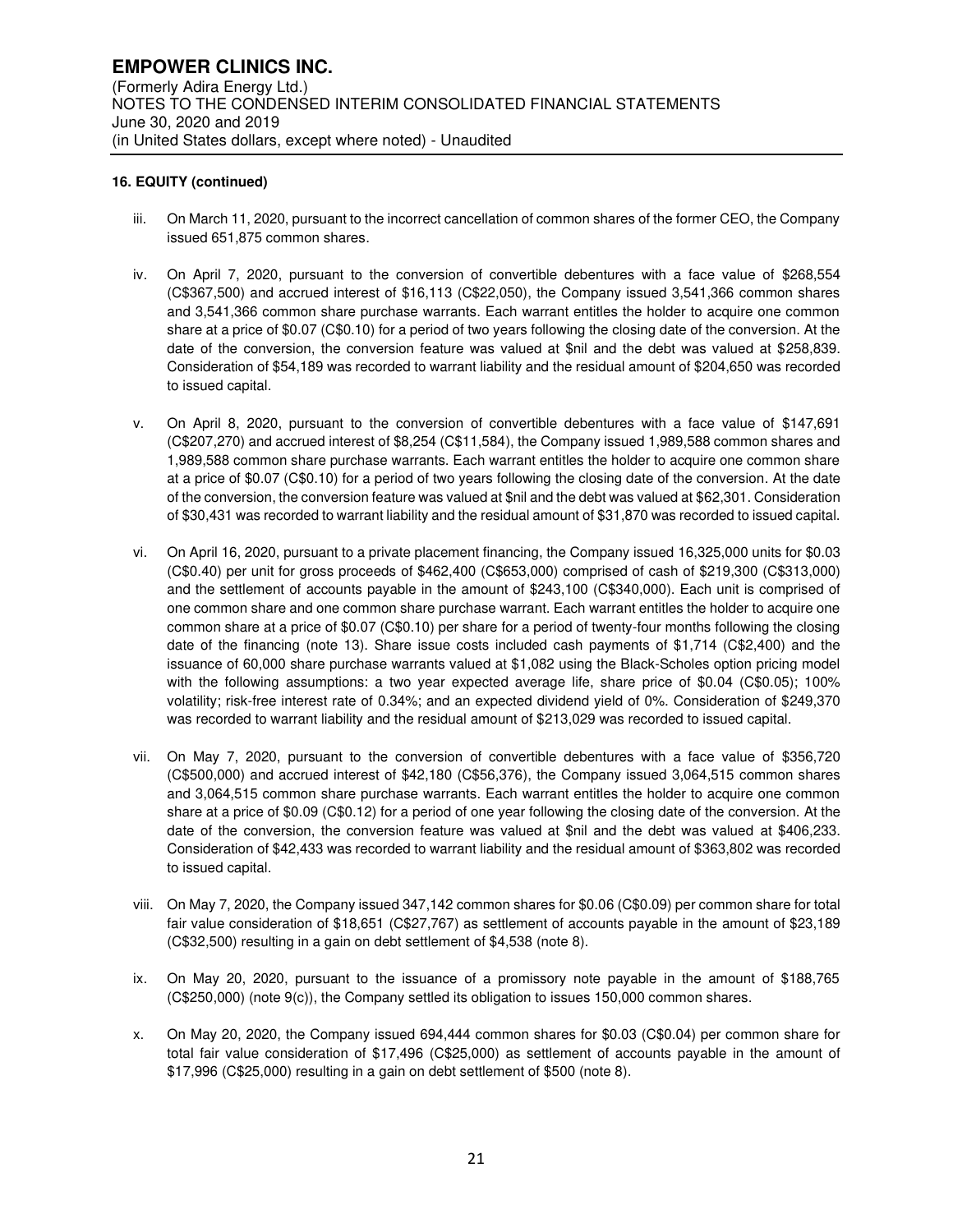The Company had the following common share transactions during the year ended December 31, 2019:

- xi. On January 17, 2019, the Company cancelled 422,678 common shares, which had been issued for \$0.14 (C\$0.18) per common share and issued 417,000 common shares at a deemed price of \$0.14 (C\$0.18) per common share.
- xii. On March 3, 2019, pursuant to the termination agreement with the former CEO, the Company cancelled 2,000,000 common shares. An additional 651,875 common shares were cancelled in error and reissued on March 11, 2020.
- xiii. On March 8, 2019, pursuant to a service agreement, the Company issued 1,500,000 common shares at a deemed price of \$0.17 (C\$0.23) per common share for total fair value consideration of \$257,041 as settlement of accounts payable in the amount of \$257,041 (C\$347,500).
- xiv. On March 22, 2019, pursuant to the exercise of 422,678 common share purchase warrants and late charges, the Company issued 431,075 common shares for \$0.14 (C\$0.19) per common share.
- xv. On April 2, 2019, pursuant to a private placement financing, the Company issued 21,115,000 units for \$0.07 (C\$0.10) per unit for gross proceeds of \$1,583,189 (C\$2,115,000) comprised of cash of \$1,396,105 (C\$1,865,000) and the settlement of notes payable in the amount of \$184,291 (C\$250,000) (Note 11(g)(h)).Each unit is comprised of one common share and one common share purchase warrant. Each warrant entitles the holder to acquire one common share at a price of \$0.12 (C\$0.16) per share for a period of twelve months following the closing date of the financing (note 17). Share issue costs included cash payments of \$63,324 (C\$84,499) and the issuance of 363,900 share purchase warrants valued at \$26,229 using the Black-Scholes option pricing model with the following assumptions: a one year expected average life, share price of \$0.13 (C\$0.175); 100% volatility; risk-free interest rate of 1.57%; and an expected dividend yield of 0%. Consideration of \$1,951,030 was recorded to warrant liability and the residual amount of \$63,127 was recorded to issued capital.
- xvi. On April 30, 2019, pursuant to the acquisition of Sun Valley, the Company issued 22,409,425 common shares at a fair value of \$0.136 (C\$0.18) per common share. Of the common shares issued 14,705,882 were Escrow Shares of which 2,450,978 were release during the year ended December 31, 2019. As at December 31, 2019, there were 12,254,904 Escrow shares remaining.
- xvii. On May 3, 2019, pursuant to a private placement financing, the Company issued 5,762,500 units for \$0.07 (C\$0.10) per unit for gross proceeds of \$429,109 (C\$576,250).Each unit is comprised of one common share and one common share purchase warrant. Each warrant entitles the holder to acquire one common share at a price of \$0.12 (C\$0.16) per share for a period of twelve months following the closing date of the financing (note 16). Share issue costs included cash payments of \$24,928 (C\$33,428) and the issuance of 217,950 share purchase warrants valued at \$18,870 using the Black-Scholes option pricing model with the following assumptions: a one year expected average life, share price of \$0.15 (C\$0.20); 100% volatility; risk-free interest rate of 1.67%; and an expected dividend yield of 0%.
- xviii. On May 3, 2019, pursuant to the terms on the private placement financing, the Company issued 96,000 common shares to agents for a fair value of \$0.15 (C\$0.20) per common share for consideration of \$14,298 (C\$19,200). The amount is included issued capital.
- xix. On May 3, 2019, pursuant to the terms on the debenture financing, the Company issued 40,000 common shares to agents for a fair value of \$0.15 (C\$0.20) per common share, based on share price on the issuance date, for consideration of \$5,957 (C\$8,000). The amount is included in issued capital.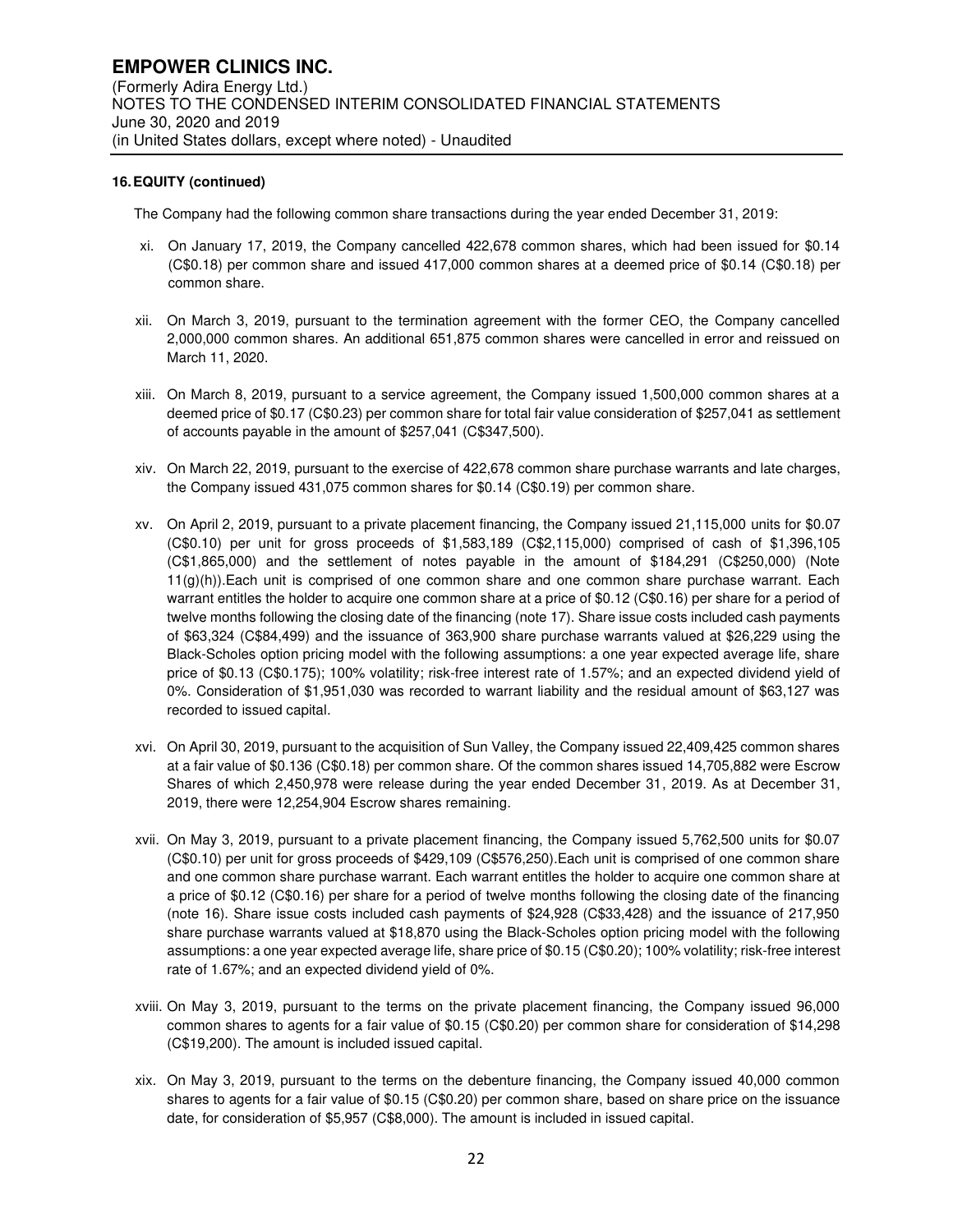- xx. On June 17, 2019, pursuant to obligations under an employment contract, the Company issued 7,000,000 common shares to the CEO, for a deemed value of \$0.10 (C\$0.14) per common share for total consideration paid to the CEO of \$730,982 (C\$980,000). Of the 7,000,000 common shares, 2,000,000 common shares vested immediately, and the remaining 5,000,000 common shares are held in escrow and vest quarterly with 416,666 common shares vesting each quarter commencing on September 17, 2019. The common shares are subject to a four-month holding period from the date of vesting. As at December 31, 2019 a total of 324,852 common shares had vested,
- xxi. On June 17, 2019, pursuant to obligations under a consulting agreement, the Company issued 400,000 common shares to the CIO, for a fair value of \$0.10 (C\$0.14) per common share for total consideration paid to the CIO of \$41,770 (C\$56,000). The 400,000 common shares are held in escrow and vest quarterly with 44,400 common shares vesting each quarter commencing September 17, 2019. The Company will record a quarterly expense of \$47,937 to operating expenses on the consolidated statements loss and comprehensive loss as the shares vest.
- xxii. On July 3, 2019, the Company cancelled 2,000,000 common shares with a fair value of \$0.09 (\$0.12) per common share. The common shares were reacquired and cancelled as the Company cancelled the marketing services agreement, pursuant to which the common shares and warrants were originally issued, due to nonperformance of services by the marketing company.
- xxiii. On July 22, 2019, pursuant to the conversion of convertible debentures with a face value of \$83,063 (C\$110,000) and accrued interest of C\$1,529 (C\$2,025), the Company issued 1,018,245 common shares and 1,018,245 common share purchase warrants. Each warrant entitles the holder to acquire one common share at a price of C\$0.16 (\$0.12) for a period of two years following the closing date of the conversion. At the date of the conversion, the conversion feature was valued at \$48,657 and the debt was valued at \$nil. Consideration of \$42,749 was recorded to warrant liability and the residual amount of \$5,908 was recorded to issued capital.
- xxiv. On July 30, 2019, the Company issued 75,000 common shares at a fair value of \$0.02 (C\$0.03) per common share for consideration received from a June 16, 2016 subscription agreement.
- xxv. On July 30, 2019, the Company issued 1,409,938 common shares at a fair value of \$0.13 (C\$0.175) per common share for services received for total fair value consideration of \$186,466 (C\$246,700) as settlement of accounts payable in the amount of \$198,591 (C\$258,019) resulting in a gain on debt settlement of \$12,125.
- xxvi. On July 30, 2019, the Company issued 276,923 common shares at a fair value of \$0.10 (C\$0.13) per common share for services received for total fair value consideration of \$27,697 (C\$36,471) as settlement of accounts payable in the amount of \$24,692 (C\$36,000) resulting in a gain on debt settlement of \$3,005.
- xxvii. On August 12, 2019, pursuant to the conversion of convertible debentures with a face value of \$75,512 (C\$100,000) and accrued interest of \$1,651 (C\$2,186), the Company issued 928,817 common shares and 928,817 common share purchase warrants. Each warrant entitles the holder to acquire one common share at a price of \$0.16 (C\$0.12) for a period of two years following the closing date of the conversion. At the date of the conversion, the conversion feature was valued at \$44,898 and the debt was valued at \$nil. Consideration of \$33,745 was recorded to warrant liability and the residual amount of \$11,153 was recorded to issued capital.
- xxviii. On August 19, 2019, pursuant to the conversion of convertible debentures with a face value of \$75,512 (C\$100,000) and accrued interest of \$1,738 (C\$2,301), the Company issued 929,864 common shares and 929,864 common share purchase warrants. Each warrant entitles the holder to acquire one common share at a price of \$0.16 (C\$0.12) for a period of two years following the closing date of the conversion. At the date of the conversion, the conversion feature was valued at \$51,413 and the debt was valued at \$nil. Consideration of \$28,973 was recorded to warrant liability and the residual amount of \$22,440 was recorded to issued capital.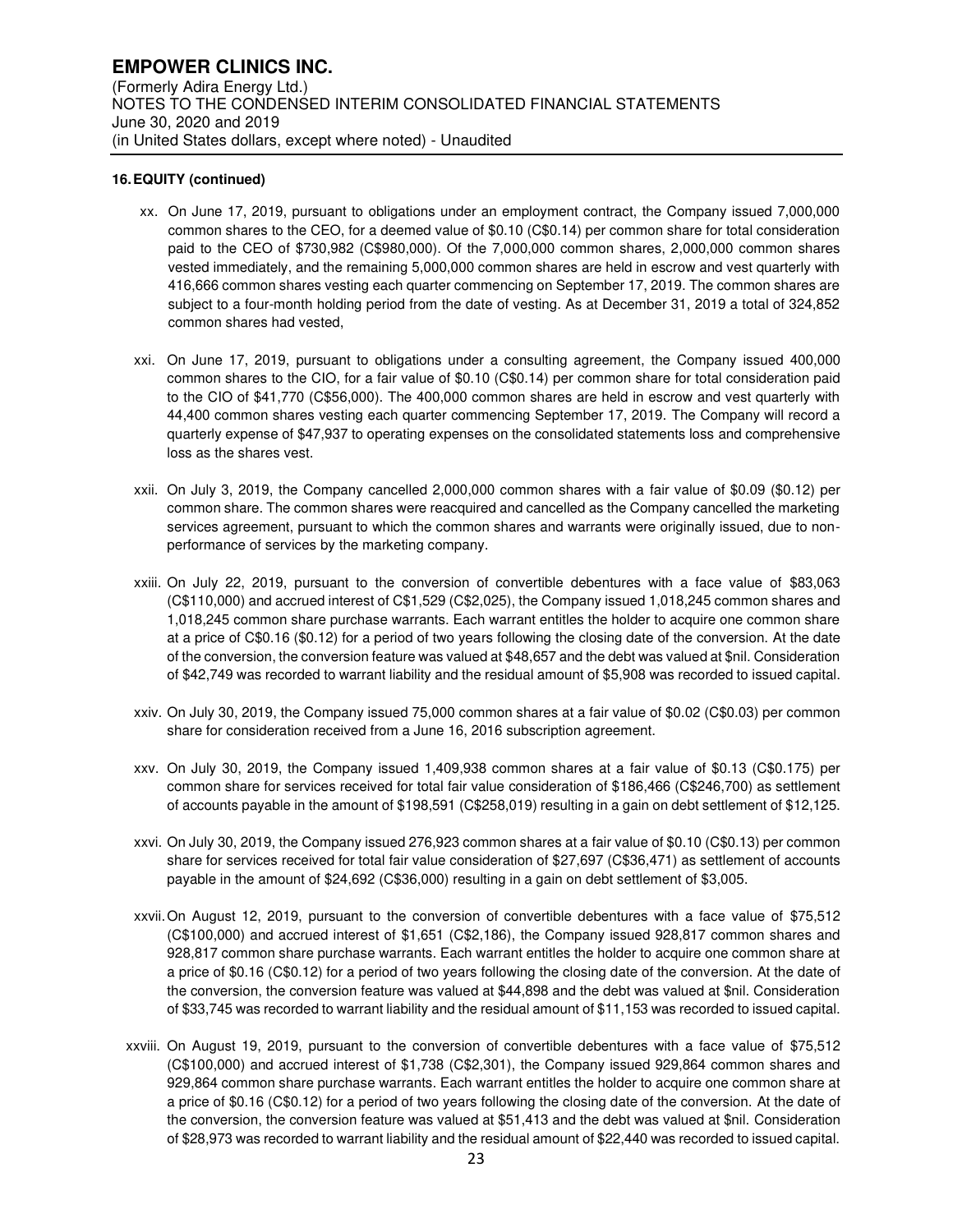- xxix. On August 26, 2019, pursuant to the conversion of convertible debentures with a face value of \$75,512 (C\$100,000), the Company issued 909,090 common shares and 909,090 common share purchase warrants. Each warrant entitles the holder to acquire one common share at a price of \$0.16 (C\$0.12) for a period of two years following the closing date of the conversion. At the date of the conversion, the conversion feature was valued at \$39,892 and the debt was valued at \$nil. Consideration of \$23,992 was recorded to warrant liability and the residual amount of \$15,900 was recorded to issued capital.
- xxx. On September 13, 2019, pursuant to the conversion of convertible debentures with a face value of \$8,306 (C\$11,000) and accrued interest of C\$225 (\$298), the Company issued 102,696 common shares and 102,696 common share purchase warrants. Each warrant entitles the holder to acquire one common share at a price of \$0.16 (C\$0.12) for a period of two years following the closing date of the conversion. At the date of the conversion, the conversion feature was valued at \$2,206 and the debt was valued at \$nil. Consideration of \$1,800 was recorded to warrant liability and the residual amount of \$406 was recorded to issued capital.
- xxxi. On September 30, 2019, pursuant to the conversion of convertible debentures with a face value of \$8,306 (C\$11,000) and accrued interest of \$249 (C\$329), the Company issued 102,812 common shares and 102,812 common share purchase warrants. Each warrant entitles the holder to acquire one common share at a price of C\$0.16 (\$0.12) for a period of two years following the closing date of the conversion. At the date of the conversion, the conversion feature was valued at \$2,669 and the debt was valued at \$nil. Consideration of \$2,479 was recorded to warrant liability and the residual amount of \$190 was recorded to issued capital.

#### **b) Share options**

The Company has an incentive share option plan ("the plan") in place under which it is authorized to grant share options to executive officers, directors, employees and consultants. The plan allows the Company to grant share options up to a maximum of 10.0% of the number of issued shares of the Company.

Share option transactions and the number of share options outstanding during the six months ended June 30, 2020 and the year ended December 31, 2019, are summarized as follows:

|                                | Number of share options | Weighted average exercise<br>price (C\$) |
|--------------------------------|-------------------------|------------------------------------------|
| Outstanding, December 31, 2018 | 7,600,000               | 0.25                                     |
| Cancelled                      | (4,850,000)             | 0.27                                     |
| Granted                        | 7,700,000               | 0.14                                     |
| Outstanding, December 31, 2019 | 10,450,000              | 0.16                                     |
| Granted                        | 1,470,000               | 0.05                                     |
| Outstanding, June30, 2020      | 11,920,000              | 0.15                                     |
| Exercisable, June 30, 2020     | 11,620,000              | 0.15                                     |

Share options outstanding and exercisable at June 30, 2020, are as follows:

| Exercise<br>price $(C$)$ | Number of<br>options<br>outstanding | Weighted<br>average<br>exercise<br>price $(C$)$ | Weighted<br>average life<br>of options<br>(years) | Number of<br>options<br>exercisable | Weighted<br>average<br>exercise<br>price $(C$)$ | Weighted<br>average life<br>of options<br>(years) |
|--------------------------|-------------------------------------|-------------------------------------------------|---------------------------------------------------|-------------------------------------|-------------------------------------------------|---------------------------------------------------|
| 0.05                     | 1.470.000                           | 0.05                                            | 2.75                                              | 1.470.000                           | 0.05                                            | 2.75                                              |
| 0.10                     | 1.400.000                           | 0.10                                            | 1.52                                              | 1.400.000                           | 0.10                                            | 1.52                                              |
| 0.14                     | 7,700,000                           | 0.14                                            | 3.79                                              | 7.400.000                           | 0.14                                            | 3.79                                              |
| 0.26                     | 450.000                             | 0.26                                            | 3.30                                              | 450.000                             | 0.26                                            | 3.30                                              |
| 0.38                     | 900,000                             | 0.38                                            | 2.90                                              | 900,000                             | 0.38                                            | 2.90                                              |
|                          | 11.920.000                          | 0.15                                            | 3.29                                              | 11.620.000                          | 0.15                                            | 3.29                                              |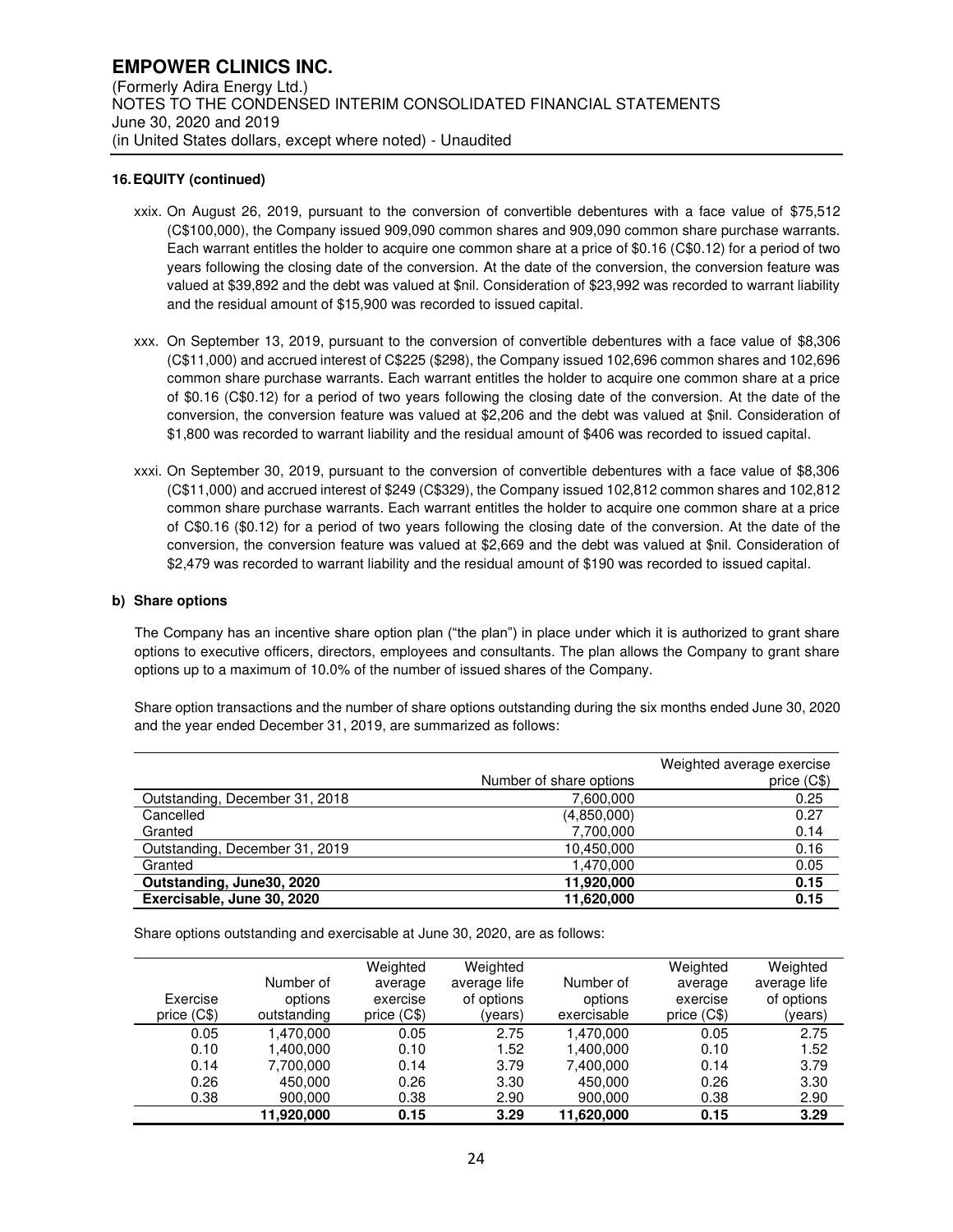The fair value of share options recognized as an expense during the three and six months ended June 30, 2020, was \$2,548 and \$29,854, respectively (2019 - \$457,160 and \$472,129, respectively). The following are the assumptions used for the Black Scholes option pricing model valuation of share options granted during the six months ended June 30, 2020 and 2019:

|                            | Six months ended June 30, |           |
|----------------------------|---------------------------|-----------|
|                            | 2020                      | 2019      |
| Risk-free interest rate    | $0.47\% - 1.57\%$         | 1.34%     |
| Expected life              | 3 years                   | 3–5 years |
| <b>Expected volatility</b> | 100.0%                    | 100.0%    |
| Forfeiture rate            | $0.0\%$                   | 0.0%      |
| Dividend rate              | $0.0\%$                   | 0.0%      |

The risk-free rate of periods within the expected life of the share options is based on the Canadian government bond rate. The annualized volatility and forfeiture rate assumptions are based on historical results.

#### **c) Agent share purchase warrants**

Agent share purchase warrant transactions and the number of agent share purchase warrants outstanding during the six months ended June 30, 2020 and year ended December 31, 2019, are summarized as follows:

|                                | Number of agent share | Weighted average |
|--------------------------------|-----------------------|------------------|
|                                | purchase warrants     | exercise price   |
| Outstanding, December 31, 2018 | 627.378               | \$0.31           |
| Granted $(1)(2)$ $(3)$         | 877.440               | \$0.16           |
| Outstanding, December 31, 2019 | 1.504.818             | \$0.24           |
| Granted <sup>(4)</sup>         | 60.000                | \$0.10           |
| Exercisable, June 30, 2020     | 1,564,818             | \$0.24           |

 $(1)$  On April 2, 2019, as part of a private placement financing, the Company issued 363,900 share purchase warrants to agents. The share purchase warrants have an exercise price of \$0.12 (C\$0.16) and expire on April 2, 2021.

- $(3)$  On May 3, 2019, as part of a private placement financing, the Company issued 217,950 share purchase warrants to agents. The share purchase warrants have an exercise price of \$0.12 (C\$0.16) and expire on May 3, 2021.
- $(4)$  On April 16, 2020, as part of a private placement financing, the Company issued 60,000 share purchase warrants to agents. The share purchase warrants have an exercise price of \$0.07 (C\$0.10) and expire on April 16, 2022 (note 16(a)(vi)).

#### **17. OPERATING EXPENSES**

|                           | Three months ended June 30. |         |           | Six months ended June 30, |          |
|---------------------------|-----------------------------|---------|-----------|---------------------------|----------|
|                           | Note                        | 2020    | 2019      | 2020                      | 2019     |
|                           |                             |         | S         |                           |          |
| Salaries and benefits     | 20                          | 473,865 | 824.985   | 940.950                   | 992.245  |
| Rent                      |                             | 15,557  | 61,914    | 31,662                    | 72,691   |
| Advertising and promotion |                             | 198,713 | 91,280    | 234,795                   | 91,280   |
| Telephone and internet    |                             | 24.747  | 41.457    | 50.247                    | 52,800   |
| Other                     |                             | 51,853  | 62,612    | 88,704                    | 91,859   |
|                           |                             | 764.735 | 1.082.248 | 1,346,358                 | ,300,875 |

<sup>(2)</sup> On April 2, 2019, as part of a debenture financing, the Company issued 659,490 share purchase warrants to agents. The share purchase warrants have an exercise price of \$0.12 (C\$0.16) and expire on April 2, 2021.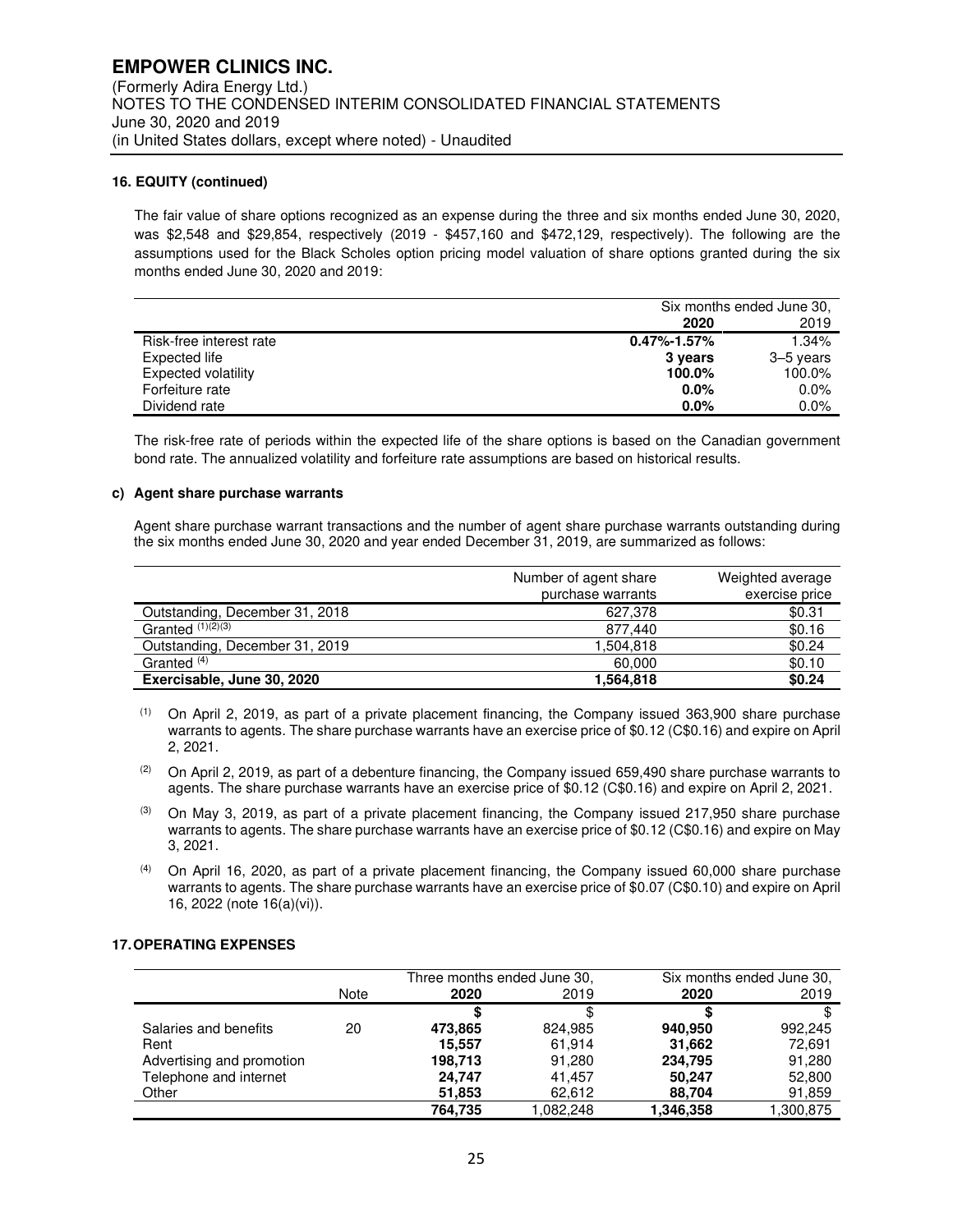# **18. SUPPLEMENTAL DISCLOSURE WITH RESPECT TO CASH FLOWS**

Significant non-cash transactions were as follows:

|                                                 |          |         | Six months ended June 30, |  |
|-------------------------------------------------|----------|---------|---------------------------|--|
|                                                 | Note     | 2020    | 2019                      |  |
|                                                 |          | S       |                           |  |
| Vesting of escrow shares                        | 16(a),20 | 95,874  |                           |  |
| Shares issued for acquisition of Sun Valley     | 4,16(a)  |         | 3,047,682                 |  |
| Shares issued for compensation                  | 20       |         | 208,846                   |  |
| Shares returned to treasury                     | 16(a),20 |         | (480,017)                 |  |
| Shares issued for settlement of note payable    | 9,16(a)  |         | 187,084                   |  |
| Shares issued to agents                         | 16(a)    |         | 21,936                    |  |
| Shares issued as settlement of convertible      |          |         |                           |  |
| debentures payable                              | 12,16(a) | 600,323 |                           |  |
| Shares issued as settlement of accounts payable | 8,16(a)  | 181,842 |                           |  |
| Shares issued for services                      | 16(a)    | 105,327 |                           |  |
| Shares issued to former CEO (1)                 | 16(a),20 | 15,239  |                           |  |

 $<sup>(1)</sup>$  Pursuant to the termination agreement with the former CEO, the Company cancelled 2,651,875 common</sup> shares of which 651,875 were incorrectly cancelled and reissued on March 11, 2020 (note 16(a)(iii)).

# **19. FINANCIAL INSTRUMENTS AND RISK MANAGEMENT**

#### **a) Fair value measurement of financial assets and liabilities**

The Company has established a fair value hierarchy that reflects the significance of inputs of valuation techniques used in making fair value measurements as follows:

Level 1 – quoted prices in active markets for identical assets or liabilities;

Level 2 – inputs other than quoted prices included in Level 1 that are observable for the asset or liability, either directly (i.e. as prices) or indirectly (i.e. from derived prices); and

Level 3 – inputs for the asset or liability that are not based on observable market data.

The carrying values of cash, accounts receivable, due from related parties, promissory note receivable, accounts payable and accrued liabilities, share subscriptions and amounts due to related parties approximate their carrying values due to their short-term nature.

The secured loan payable, notes payable, convertible note payable and convertible debentures are categorized as Level 2 and have been recorded at amortized cost. The carrying value approximates their carrying values due to their relatively short-term nature.

As at June 30, 2020 and December 31, 2019, there were no financial assets or liabilities measured and recognized in the consolidated statements of financial position at fair value that would be categorized as Level 3 in the fair value hierarchy above with the exception of the conversion feature liability (note 12) and warrant liability (note 15), which are a Level 3 fair value measurement.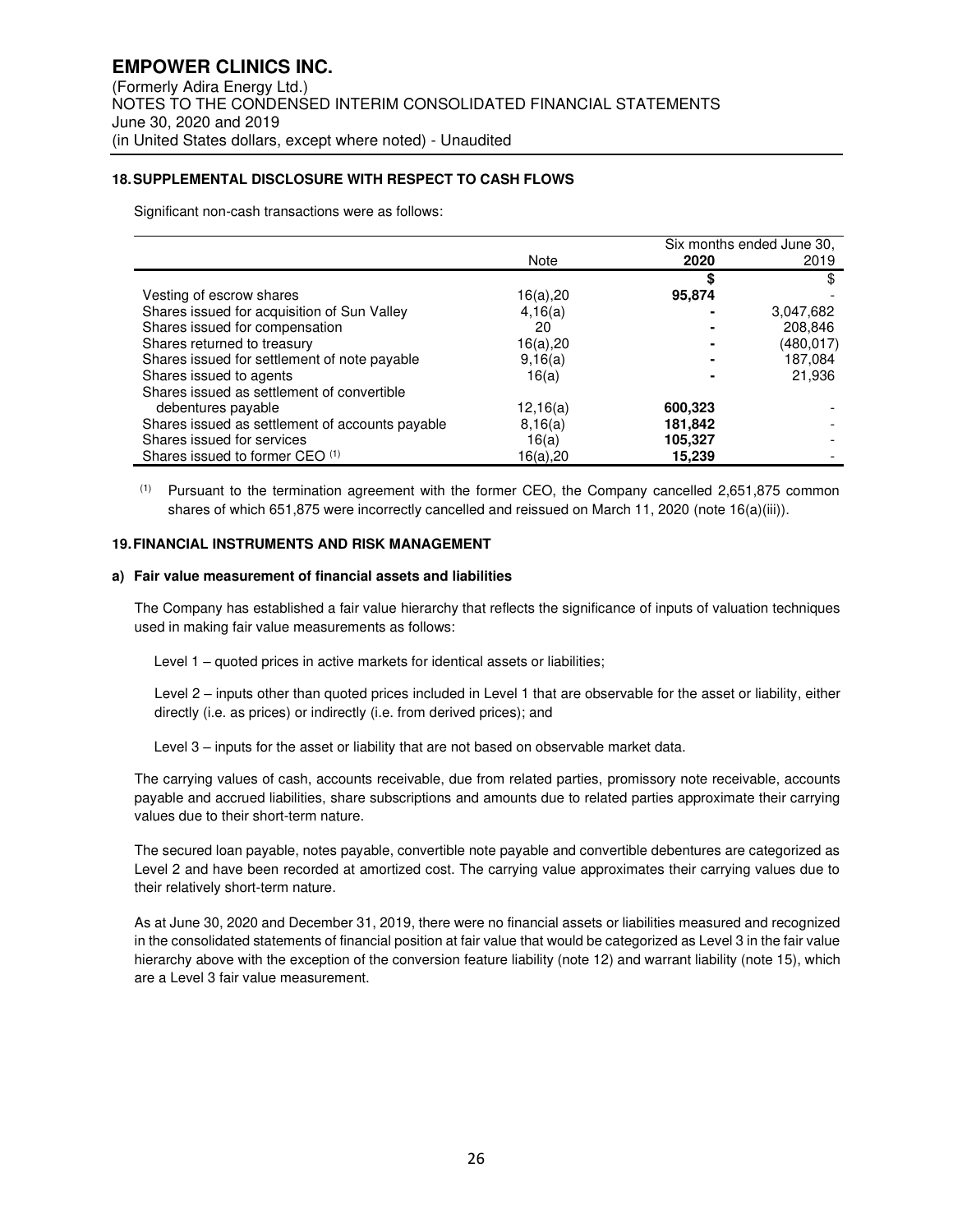# **20. RELATED PARTY TRANSACTIONS**

The Company's related parties include subsidiaries, associates, joint ventures, affiliated entities and key management personnel and any transactions with such parties for goods and/or services that are made on regular commercial terms. During the six months ended June 30, 2020 and 2019, the Company did not enter into any transactions with related parties outside of compensation to key management personnel as disclosed below.

Key management are those personnel having the authority and responsibility for planning, directing, and controlling the Company. Salaries and benefits, bonuses, and termination benefits are included in operating expenses and share-based payments are recorded as share-based payment expense or share capital.

Key management compensation includes:

|                       | Three months ended June 30, |         | Six months ended June 30, |         |
|-----------------------|-----------------------------|---------|---------------------------|---------|
|                       | 2020                        | 2019    | 2020                      | 2019    |
|                       |                             |         |                           |         |
| Salaries and benefits | 171,957                     | 255,096 | 341,601                   | 321,346 |
| Share-based payments  | 2,548                       | 472.120 | 10.418                    | 472.120 |
| Directors fees        | 3,750                       |         | 7,500                     |         |
|                       | 178.255                     | 727.216 | 359.519                   | 793,466 |

Included in cost of goods sold for the three and six months ended June 30, 2020 is \$7,525 and \$11,045, respectively (2019 - \$12,690 and \$12,690, respectively) in product purchases made from Sun Valley Science LLC, an entity controlled by the Senior Vice President Development and Director.

Included in salaries and benefits for the three and six months ended June 30, 2020 is \$34,028 and \$68,056, respectively (2019 - \$nil and \$nil, respectively) related to common shares awarded to the CEO during 2019 which vested during the six months ended June 30, 2020 (note 16(a)(xviii)).

As at June 30, 2020, \$6,589 (December 31, 2019 - \$28,827) is due to the CEO for advances made on behalf of the Company and \$199,857 (December 31, 2019 - \$133,444) is due to the CEO for salaries and benefits. The amounts are unsecured and due on demand.

As at June 30, 2020, \$64,000 (December 31, 2019 - \$140,000) is due to the Senior Vice Present Development and Director and his spouse for consideration related to the Sun Valley acquisition.

# **21. MANAGEMENT OF CAPITAL**

The Company's objectives of capital management are intended to safeguard the Company's normal operating requirements on an ongoing basis. At June 30, 2020, the capital of the Company consists of consolidated equity, notes payable, convertible debentures payable, convertible notes payable, and secured loan payable, net of cash.

|                                | June 30,<br>2020 | December 31,<br>2019 |
|--------------------------------|------------------|----------------------|
|                                |                  |                      |
| Equity                         | (3, 192, 009)    | (3,514,913)          |
| Notes payable                  | 1,010,257        | 969,891              |
| Convertible debentures payable |                  | 427,320              |
| Convertible notes payable      | 185,496          | 192,717              |
| Secured loan payable           | 784,786          | 761,711              |
|                                | (1,211,470)      | (1, 163, 274)        |
| Less: Cash                     | (305.935)        | (179,153)            |
|                                | (1,517,405)      | (1,342,427)          |